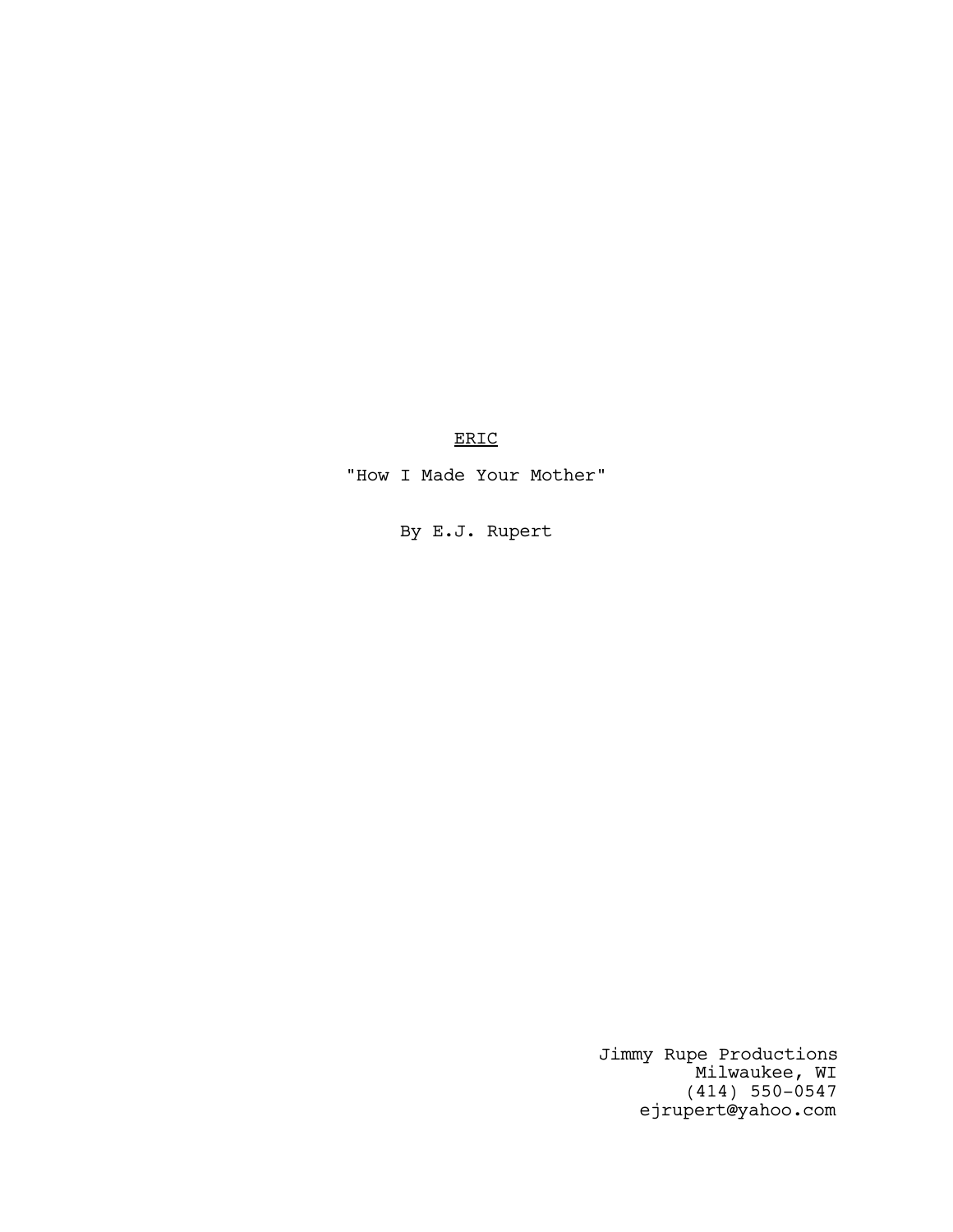INT. NELSON HOUSE - LIVING ROOM - DAY

ERIC NELSON, 15, and his brother, BILLY NELSON, 19, sit on the couch and watch TV.

> ERIC Look at that, Billy! Those are the shoes I want.

## BILLY

\$400?? (scoffs) Do they lace themselves?

Eric points to the TV. Billy's eyes open wide.

BILLY (CONT'D)

Oh.

The mother, RHONDA NELSON-JAMES, and her ex-husband, JUNIOR, both in their 40's, barge in the living room bickering.

> RHONDA Junior, get out of here!

JUNIOR It's only 20 bucks! I'm good for it!

RHONDA

You ain't good for nothing! Actually, you are a good-for-nothing!

ERIC

(to Billy, sotto voce) I wish they'd stop. We're trying to watch the game.

BILLY

Wanna tell them that?

JUNIOR

I can't believe it! After all the times I helped you out!

RHONDA

Don't start with that!

JUNIOR

You ain't nothing but a bitter, old woman who takes all my money!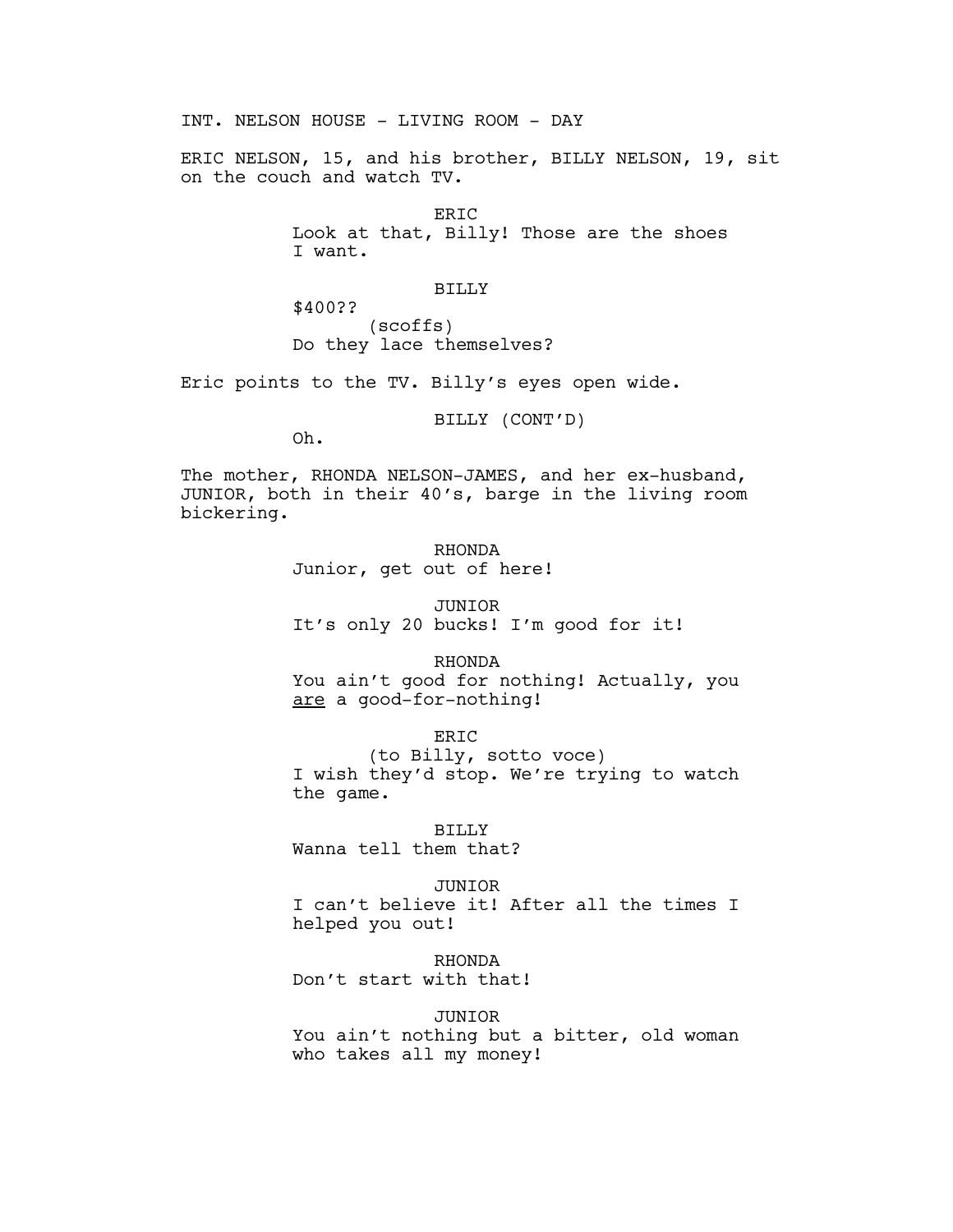RHONDA And you ain't nothing but a grizzled, onehit wonder!

JUNIOR Look who's talking!

Rhonda GASPS.

RHONDA When I come back from the kitchen, I want you gone!

Rhonda marches to the kitchen.

JUNIOR

Ridiculous.

BILLY (rapidly) Yeah, well, bye.

ERIC

Hey, Dad...

BILLY (to Eric, sotto voce) What you doin'?

ERIC When you said, "Look who's talking..."

BILLY Eric, don't!

ERIC ...what did you mean by it?

Billy facepalms.

JUNIOR Oh, I never told you the story?

BILLY Yes, Dad, a million times.

Junior grabs a chair and turns off the TV.

BILLY (CONT'D)

Hey!

JUNIOR (to Billy) But I never told your brother.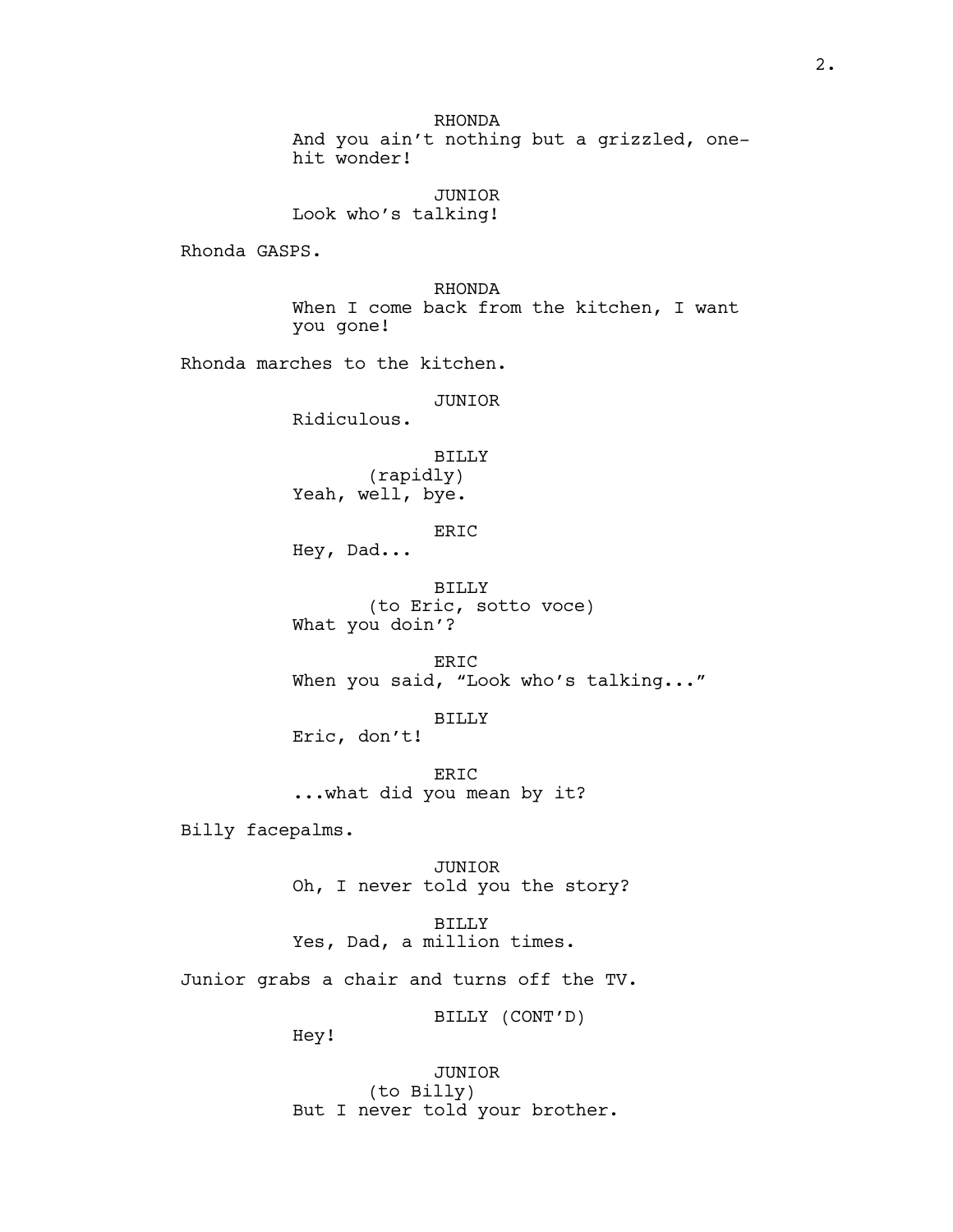Oh wait, I remember now, really!

## JUNIOR

It all started while I was on tour with my band. Your mama was pregnant with Billy. I remember it like it was yesterday.

INT. NELSON HOUSE - GARAGE - DAY - FLASHBACK

A group of GUYS are playing a song with their instruments. A pregnant Rhonda, with her hair in microbraids, different from her current curly hairstyle, sits to the side, eating a bag of chips.

#### JUNIOR (V.O.)

The band consisted of Mert on drums, Porter on bass. There was also Scary Disc Jockey, Rok Now, the rapper, and Milt Chocolate, our hype man. And of course, me with my guitar.

Junior slides onto the middle of the floor. He has his hair in cornrows, different from the afro he wears in present-day, and he wears a jumpsuit with sequins.

#### JUNIOR

Whassup, Milwaukee?!

SFX: The band abruptly STOPS playing.

JUNIOR (CONT'D) What? That's gonna be my intro!

PORTER Okay, that's real dope!

## JUNIOR

You think so?

## REST OF THE BAND

Psyche!

They laugh, and Junior rolls his eyes. Rhonda laughs with the band and approaches Junior.

> RHONDA (between giggles) Oh, honey, Puff Daddy called. He wants his shiny suit back!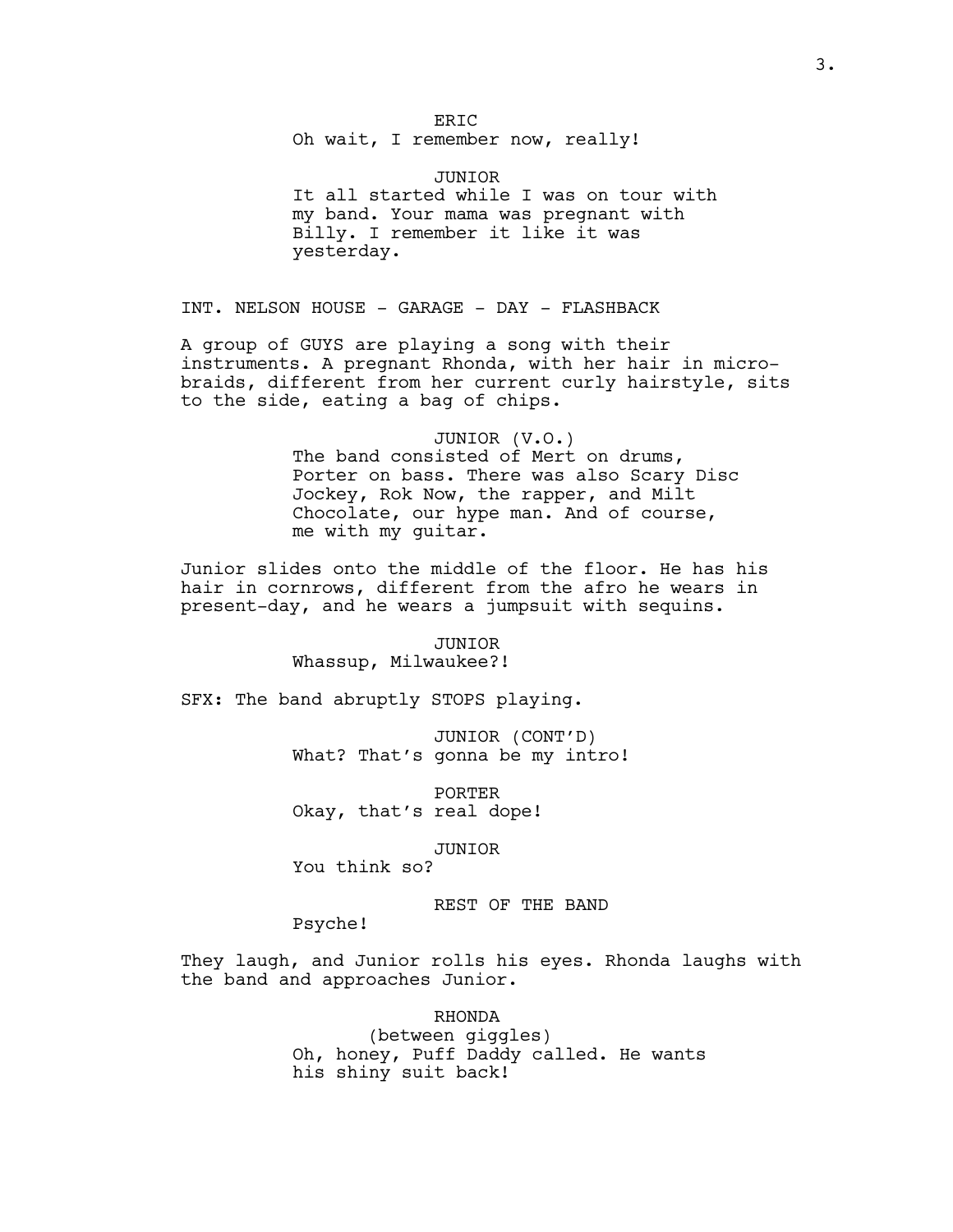JUNIOR Okay, tell him I'll return it this weekend.

ROK NOW Are we ready to rehearse?

MILT CHOCOLATE Yeah, our tour starts Thursday.

Junior nudges Milt.

MILT CHOCOLATE (CONT'D) I mean, it starts tonight!

MERT (drunkenly) Hey, who's opening for us, anyway?

JUNIOR I don't know. Kanye somebody.

PORTER I never heard of him, but that Sunshine Anderson chick? She's gonna be huge. I can feel it!

The rest of the band clamor in agreement.

### RHONDA

(to Junior) You sure you don't want me to come along?

JUNIOR Yeah, babe! You can't be waddling around with us! It's not good for you or Little Willie!

He pats her stomach.

### RHONDA

You're right.

## JUNIOR

I'll make sure I order your favorite food before we leave tonight.

RHONDA

Fine, but remember to make it Super-Sized this time! I'm eating for two!

JUNIOR

Alright, alright! That deal ain't gonna go nowhere!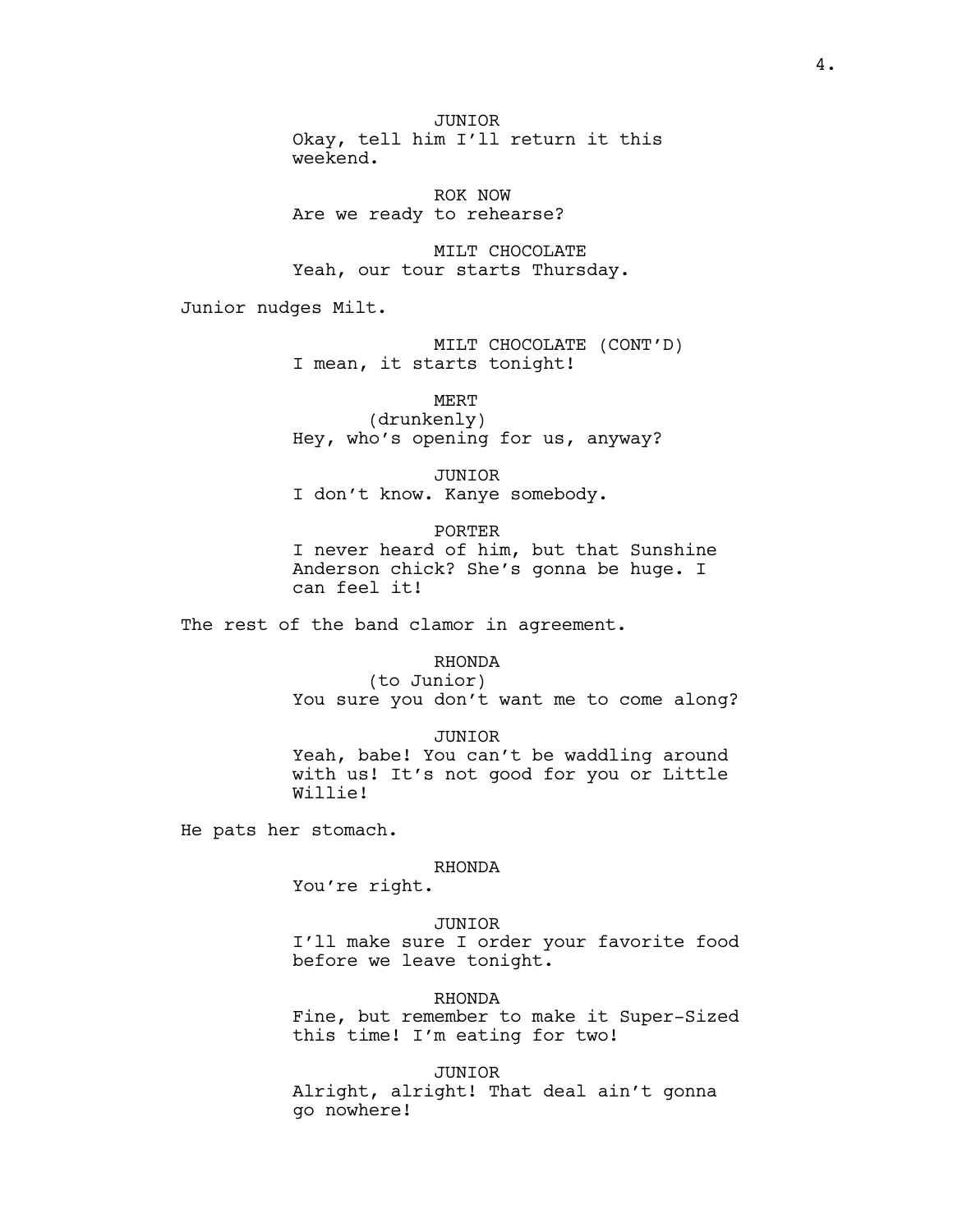INT. NELSON HOUSE - LIVING ROOM - BACK TO PRESENT DAY

BILLY So eating for two is a thing?

JUNIOR Yep, and you ate for three, son!

BILLY Wow, I guess that's what I have to look forward to with Sharon.

JUNIOR Yeah, well...wait a minute, you're saying I'm gonna be a grandfather??

ERIC Dad, you're getting off the subject! (pause) Now, what's this about the Super Size?

INT. HOTEL ROOM - NIGHT - FLASHBACK

JUNIOR (V.O.) That night, I decided to hang out with an old friend.

Junior sits on a couch making out with RAMONA, a seductively dressed girl.

> RAMONA Oh, Junior, stay with me.

JUNIOR Baby, we got the next few days.

RAMONA But why can't I go with you?

### JUNIOR

Oh, come on! I go home to my wife, but when I'm on the road, I can only see a few women at a time. What's so hard to grasp?

RAMONA

Speaking of "hard to grasp", ready to take this to the bedroom?

JUNIOR Now you're talking!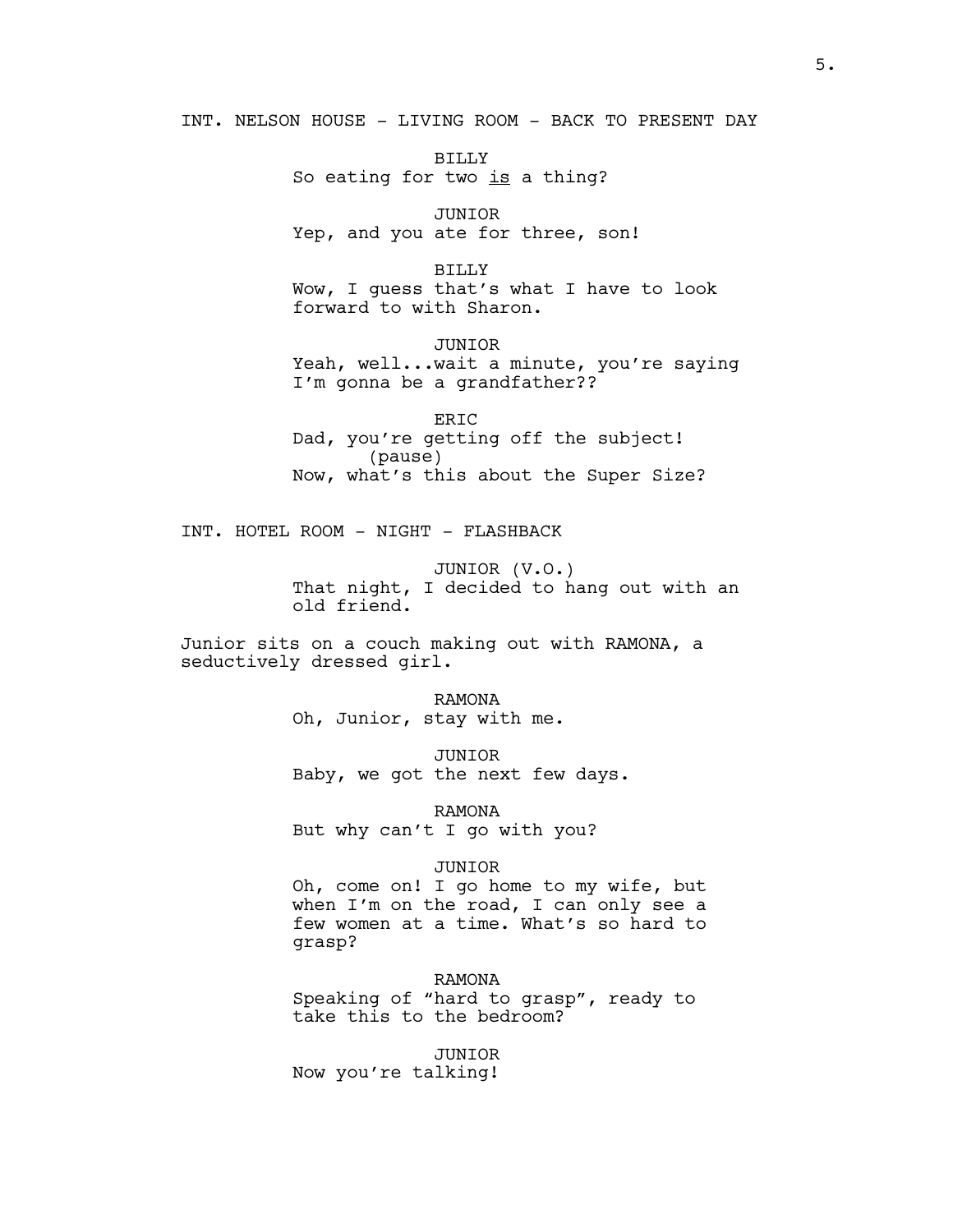They are about to head for the bedroom, until Junior's cell phone RINGS.

INT. NELSON HOUSE - KITCHEN - SAME

Rhonda sits while waiting on the phone.

RHONDA Why isn't Junior answering? He's not doing anything important. I just know he's up to no good. (gradually turns into a whiny voice) And that sexy hunk of a man is leaving me behind because I'm so insensitive, only care about myself, and I only want him for his money, and...

ERIC (V.O.)

Dad...

JUNIOR (V.O.)

Sorry.

Rhonda clears her throat.

RHONDA (normal voice) Pick up, Junior.

INTERCUT - TELEPHONE CONVERSATION

JUNIOR

Hello?

RHONDA Hey, honey. Just seeing how you doin'.

Junior walks out to the balcony.

JUNIOR I'm all right, just hanging out with some friends. How are you?

RHONDA Fine. I thought you said you were going on tour tonight.

JUNIOR Right! My friends are my bandmates.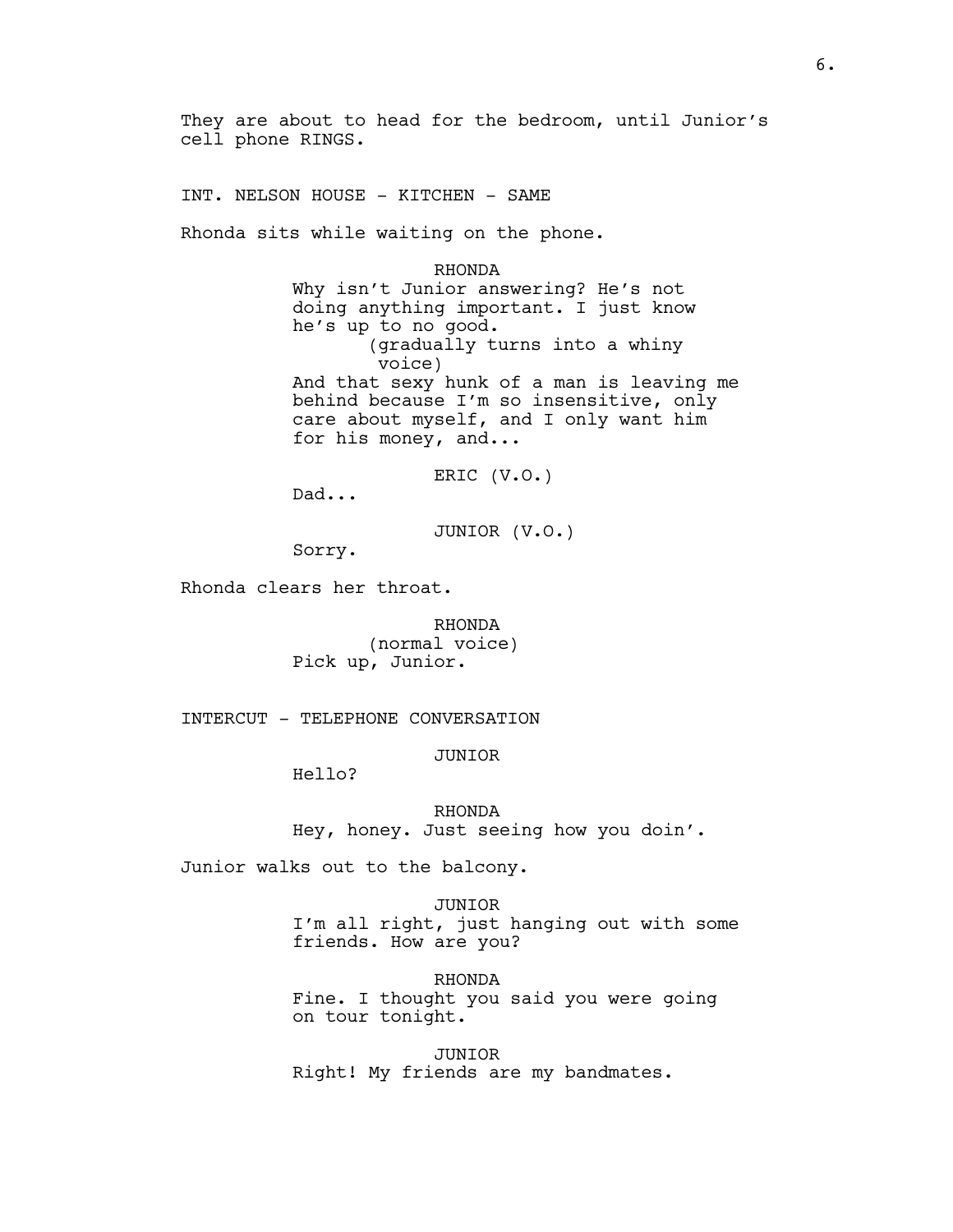Oh, okay. It's just that I miss you, that's all. And me and the baby are groggy and hungry.

Rhonda's FETUS speaks telepathically.

FETUS (in Billy's voice) Hey, leave me out of this!

JUNIOR Well, hold on tight, and I'll order you a pizza.

RHONDA Make sure it has extra peanut butter on it!

JUNIOR Sounds delicious. Bye.

They both hang up.

RHONDA Oooh, I know that Junior's foolin' around. I'm gonna get him! (to the fetus) Ain't that right, sugah-woogah!

She mimics baby gibberish and rubs her stomach.

EXT. NIGHT CLUB - EVENING

YVETTE TOWNSEND, a young, rotund, black woman (and a cop in the present day) walks around wearing a trench coat. A MALE and FEMALE COP approach her.

> FEMALE COP Yvette Townsend, are you scalping tickets again?

# YVETTE

No, copper!

MALE COP You're not flashing people, are you?

YVETTE (lustfully) Wouldn't you like to know?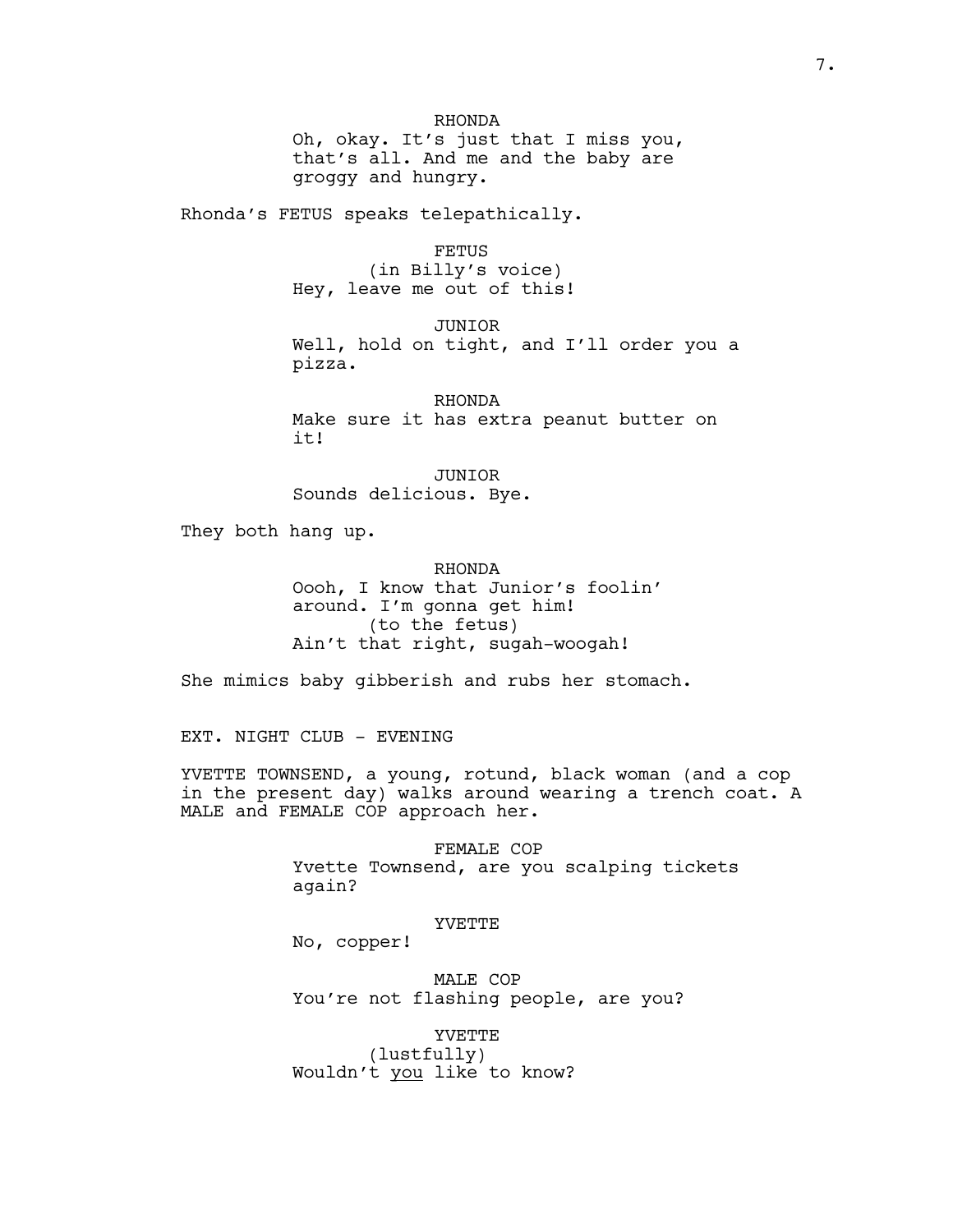She slowly opens her coat while humming a striptease-type tune.

> FEMALE COP Oh, stop before you blind us all!

YVETTE Relax, it's just a "Willie Jr." shirt I'm selling.

Yvette wears a shirt with Junior's face on it and pulls out a similar shirt.

> MALE COP Are these authentic?

#### YVETTE

Yeah, sure.

FEMALE COP Get out of here before we take you downtown!

YVETTE Hey, that flashing deal is still on the table.

MALE COP

Beat it!

Yvette laughs and runs away.

MALE COP (CONT'D) She should use her energy to do more good. Ain't that right, Gretchen?

The cops look to GRETCHEN JACKSON, a little girl (who becomes a thug in the present day). She wears a trooper uniform with badges adorning it and sells cookies at a booth.

> GRETCHEN (sticks her finger up) Crime doesn't pay!

INT. NIGHT CLUB - SAME

Crowds of people gather, converse, and drink.

JUNIOR (V.O.) Then came the night that changed everything. Me and the guys were on stage doing our hit song, "Funky Business". (MORE)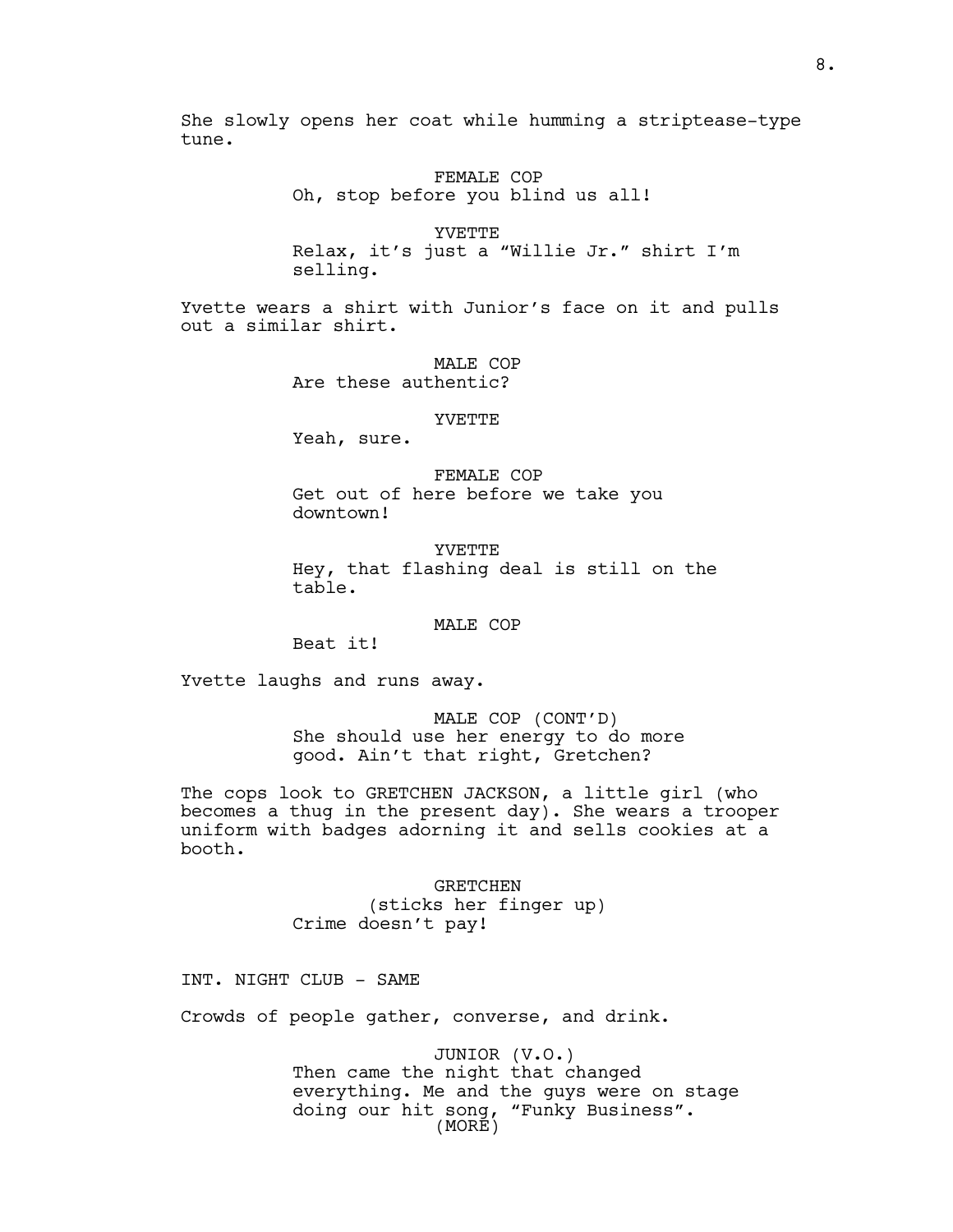The crowd was into it, man, hanging on our every word. JUNIOR (V.O.) (CONT'D)

Junior and his band play music. The crowd continues to walk around, drink, and converse.

> JUNIOR (V.O.) Your mother was still pregnant with you, Billy, so I left her at home. Or so I thought.

Rhonda looks at the band from backstage.

RHONDA Look at Junior. I'm gonna let him know how I feel!

Rhonda starts to walk onto the stage.

INT. NELSON HOUSE - LIVING ROOM - BACK TO PRESENT DAY

JUNIOR

(to Billy) I don't know what possessed her to do it. Maybe it was her hormones, or your strength and will that forced her out there.

ER<sub>TC</sub> (looks at Billy) I put my money on "hormones".

BILLY (mockingly laughs) Ha ha, what money?

INT. NIGHT CLUB - FLASHBACK

JUNIOR Rhonda, what you doin'?

RHONDA I'm sick of you dissin' me!

JUNIOR We're in the middle of a song. Just pretend like you're performing!

JUNIOR (CONT'D) (sings) Gimme some of that funky business!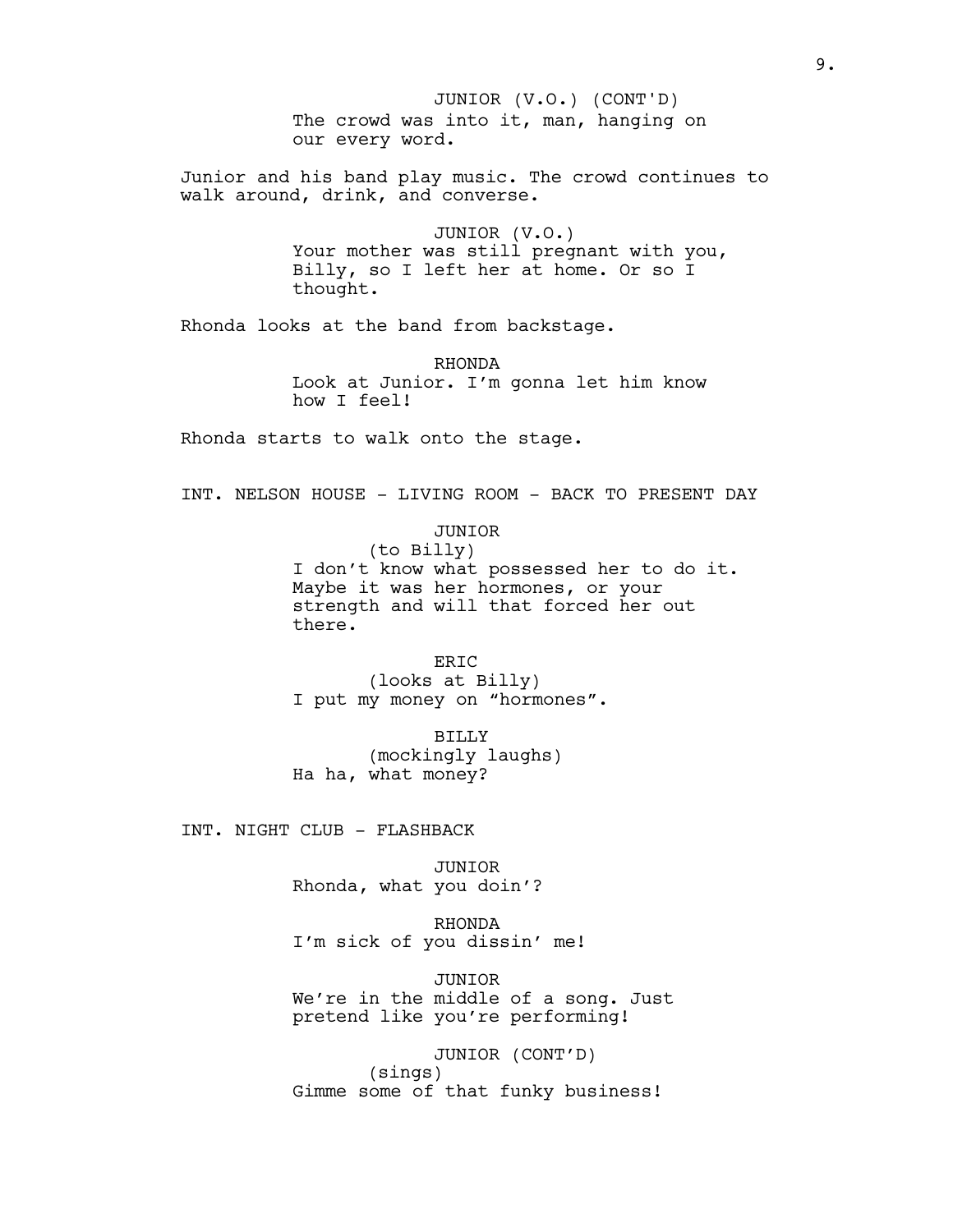RHONDA (raps, initially stammers) Leavin' me home all alone!

JUNIOR I want some of your funky business!

RHONDA

(raps on beat) Barefoot n' pregnant by the phone!

The crowd starts to gather toward the stage, throw their hands in the air, and rock to the beat.

JUNIOR

(sings) Gimme some of that funky business!

RHONDA

(raps) I ain't come to scream and shout!

JUNIOR

(sings) I want some of your funky business!

RHONDA

(raps) You don't treat me right, yo' ass is out!

SFX: The crowd CHEERS.

Standing in the crowd are two Navy sailors in uniform. One of them is MATT JAMES, Rhonda's future husband, and the other one is his friend, TIMMY ROBERTS, a future owner of a subpar restaurant.

MATT

Yo, who is that rapping on stage? Honeydip is pretty bad! Bad meaning good.

Timmy takes a bite out of a burger and SPITS it out.

TIMMY Well, this burger is bad meaning bad. (calls out) Yo, Ike, where's the beef?

Across the way is IKE, the cashier at a food stand (and future bartender at Timmy's restaurant).

> IKE Like, I don't know, man, I'm just filling in for my pop.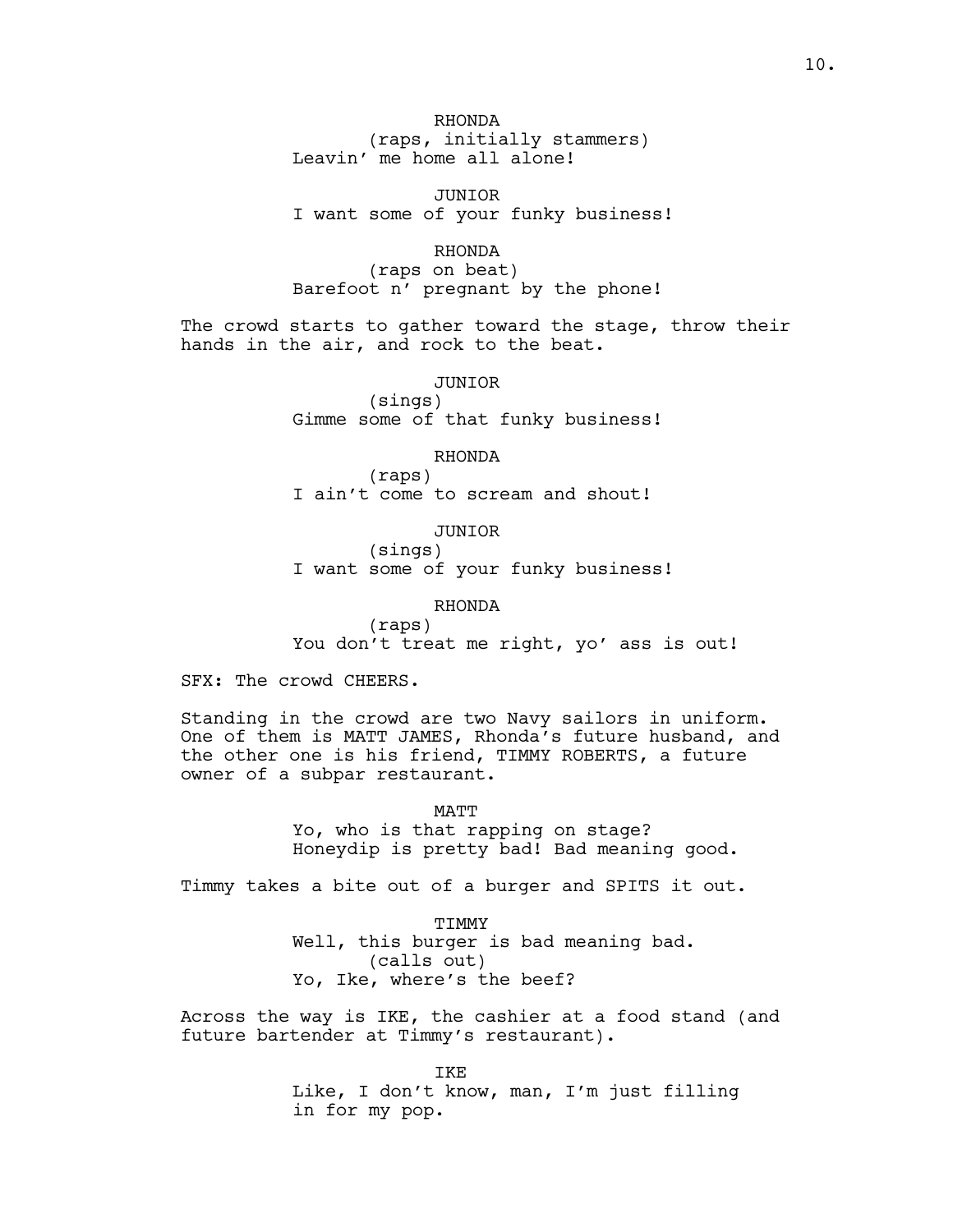Standing nearby the sailors is CYNTHIA, a young woman who is the Nelsons' maid in present day.

> CYNTHIA Wow, must be rough. You won't see me serving anybody.

> > TIMMY

(to Cynthia, scoffs) Aw, you make good food and you give it to people. How hard can it be?

INT. NELSON HOUSE - LIVING ROOM - BACK TO PRESENT DAY

Rhonda enters from the kitchen and picks up some dishes from the dining room table.

> RHONDA You're still here, Junior?

BILLY Yeah, he's telling us that story again.

ER<sub>IC</sub> Wow, Mom, you had skills like that on the mic? You're a down-ass bitch!

JUNIOR

Eric!

RHONDA (to Junior) What? He's right!

Rhonda goes back into the kitchen.

JUNIOR Anyway, your mom and I came back here and had it out.

INT. NELSON HOUSE - LIVING ROOM - FLASHBACK

Junior and Rhonda enter the house. The band follows them in.

> JUNIOR Rhonda, what the dealio? You embarrassed me!

RHONDA Well, you shouldn't keep dissin' me!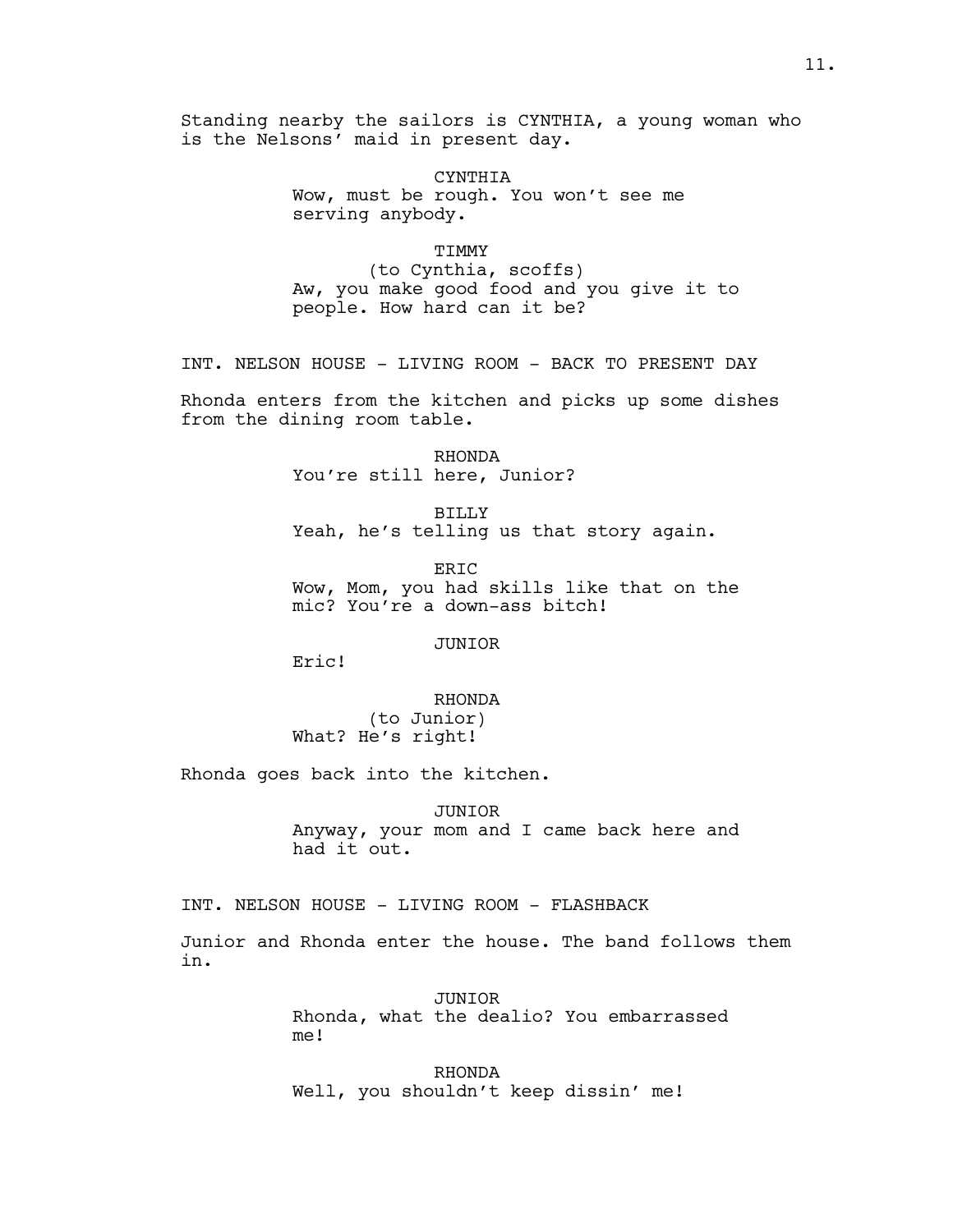I keep telling you, it wasn't me!

RHONDA

It wasn't you, what?

### JUNIOR

Oh, uh, nothing. But look, you messed up our whole gig! I can't show my face there again!

Junior's manager, SAM, a white, middle-aged guy, enters the house.

> SAM Willie, Jr., you guys were a hit!

> > JUNIOR

Huh?

# SAM Turn on the radio!

Junior FLIPS ON the nearby boombox. The DJ, ALOYSIUS ALLEN, announces loudly.

> ALOYSIUS (V.O.) What up, ya'll, Aloysius Allen, A.K.A. DJ A-Plus, back here with the hottest jams!

INT. RADIO STATION - CONTINUOUS

# ALOYSIUS

And number 1 tonight on my "Alo Wish List" is the exclusive, live recording from Willie Jr. and his wife, Rhonda, in a new, slammin' version of "Funky Business"! Check it out!

Aloysius plays the recording of the song.

INT. NELSON HOUSE - LIVING ROOM - CONTINUOUS

### RHONDA

(gasps) That's my voice!

## SAM

That's right! You're famous! And we want you guys on a new tour right away!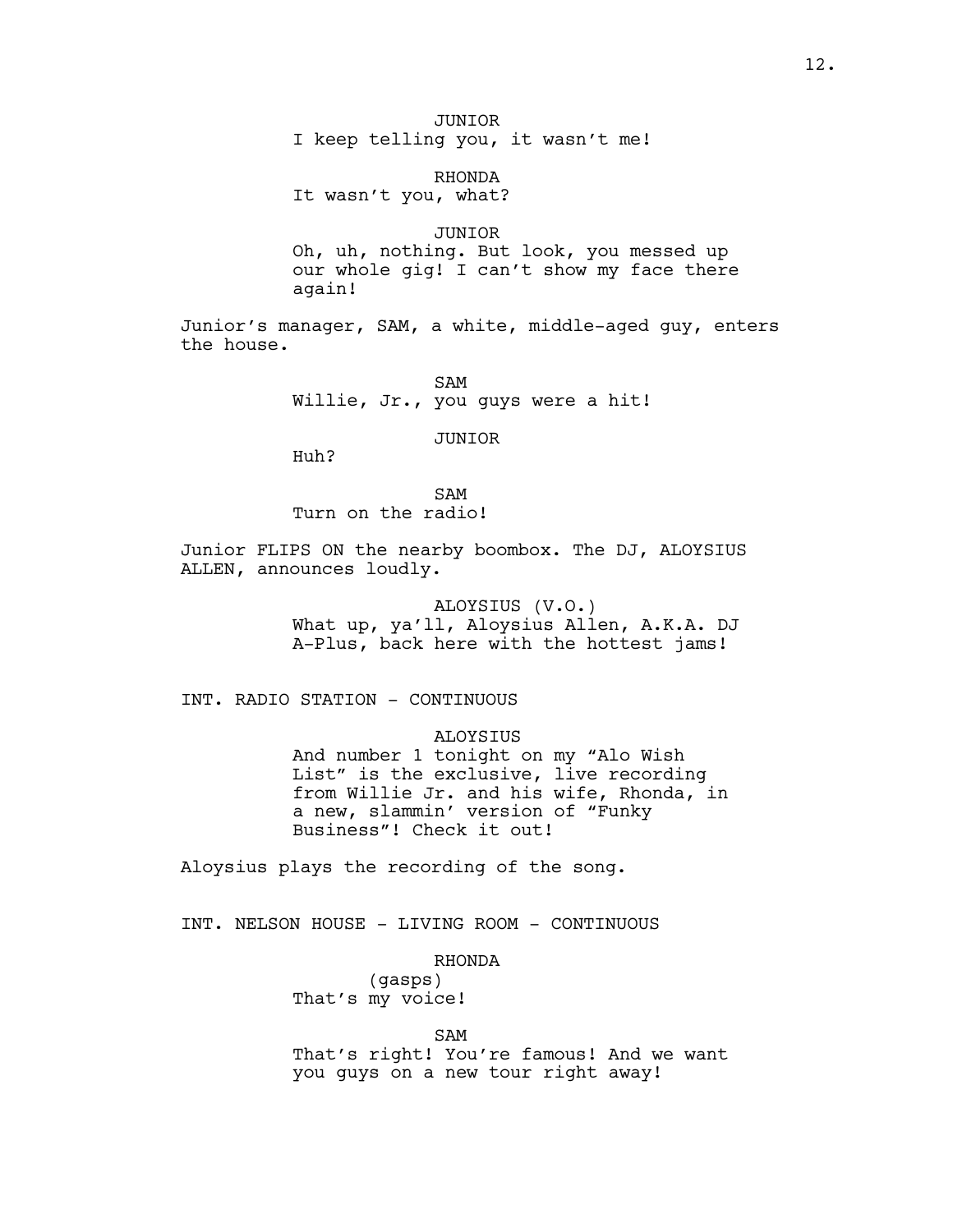# ROK NOW

Say word!

Sam looks puzzled.

# JUNIOR

(to Sam) I think you're supposed to literally say, "Word."

SAM

Oh. Word! You guys should pack your bags! First stop is Paris, and not Texas this time. Paris, France!

MILT CHOCOLATE Oh my god, we've never been overseas before!

MERT

(hiccups) I've never been allowed overseas before!

JUNIOR (shakes Sam's hand) Thanks for the news, Sam. We're gonna rock out!

SAM Alright! Word up! Fo shizzle, my n...

The band stops him.

SAM (CONT'D) But you people are allowed to say that!

The band approaches him angrily. Junior backs them away.

JUNIOR (to Sam) You better go.

SAM Right. 5000, "beyotches"!

He throws goofy hand gestures and moonwalks out.

JUNIOR Something is definitely wrong with him.

RHONDA Oh, who cares? Baby, I'm a star!

She hugs Junior.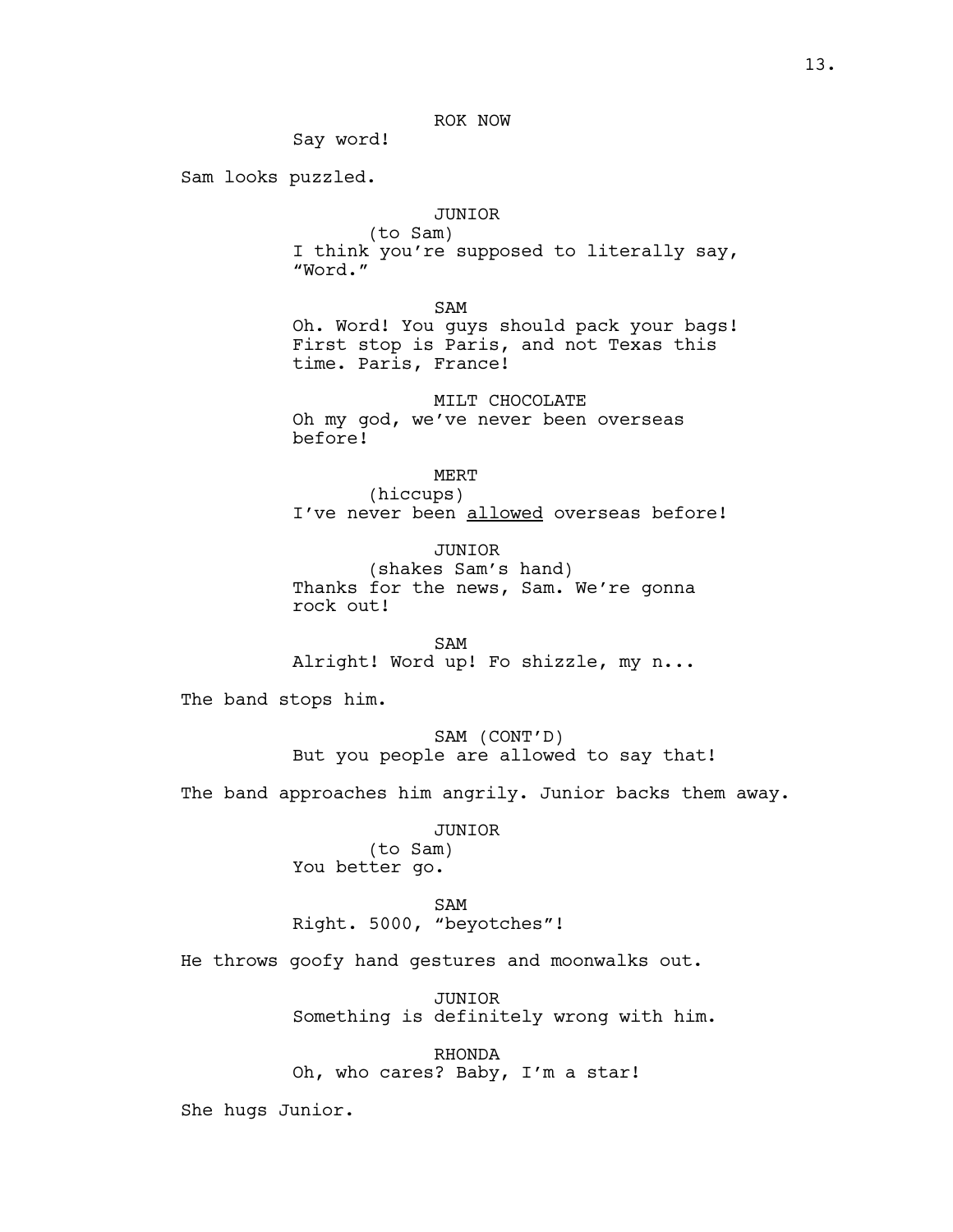JUNIOR (hesitantly) Yeah, dear, that's the bomb dot com. That's real...bomb dot com.

INT. NELSON HOUSE - LIVING ROOM - BACK TO PRESENT DAY

ERIC

Alright, that was great, Dad. I'm out.

Eric gets up to leave, but Junior stops him.

JUNIOR You kiddin'? There's more!

Eric sits back down next to Billy.

ERIC (groans) To make the short story long!

BILLY

(to Eric) I told you!

JUNIOR

So after touring overseas, I was billed as host and musical guest on "Tuesday Afternoon Prerecorded."

INT. HUGHES HOUSE - DAY

KEVIN and KARLA HUGHES, a black, married couple, dressed in all black, sit in front of the TV.

ON THE TV

Junior and Rhonda are posed in a still photo. Rhonda is slightly closer to the camera than Junior. The graphics, "TAP", which stand for "Tuesday Afternoon Prerecorded", show on the screen.

BACK TO HUGHES HOUSE

Aloysius enters the house.

ALOYSIUS Yo, yo, yo, what it do, home skillets?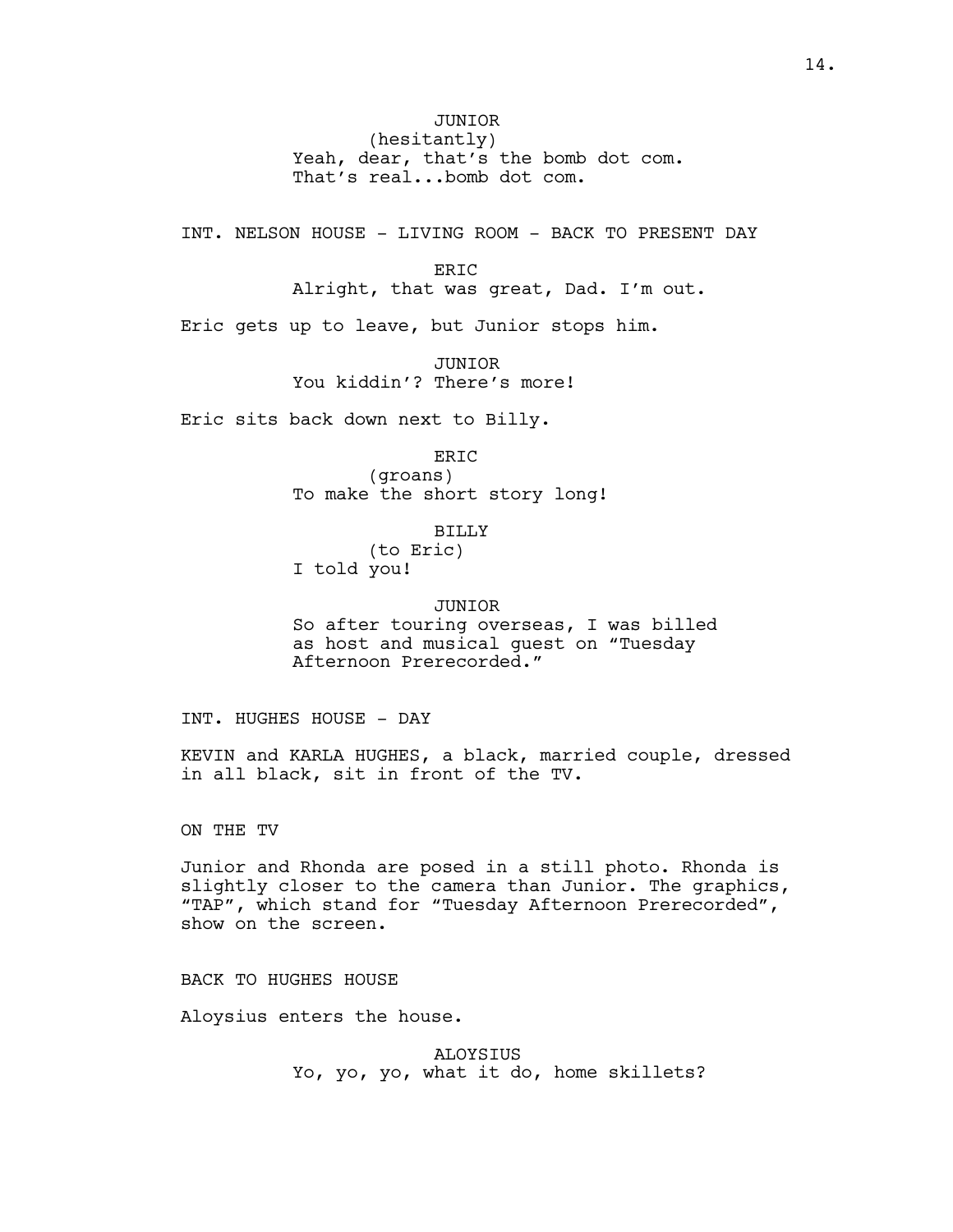KEVIN (in a drab voice throughout) Watching "TAP".

ALOYSIUS Oh, is this the episode with Tim Allen and the Geto Boys?

KEVIN No, that was last week. It's Willie Jr. this week.

SFX: Loud SNORING.

KEVIN (CONT'D) (to a person off screen) Hey, can you get Taz to be quiet?

The person off screen is MARSHALL PETERS, who sits next to TAZ TREPUR, a girl who sleeps and snores.

> MARSHALL She said to wake her up when the news segment comes on.

Kevin sighs.

KARLA (in a drab voice) Whateva.

ON THE TV

An ACTRESS stands in front of the camera.

ACTRESS Ladies and gentlemen, Willie Jr....

The studio audience CHEERS.

ACTRESS (CONT'D) (more enthused) ...and Rhonda Nelson!

The audience CHEERS raucously. Junior, Rhonda, and the band start performing.

> JUNIOR (sings) Gimme some of that funky business!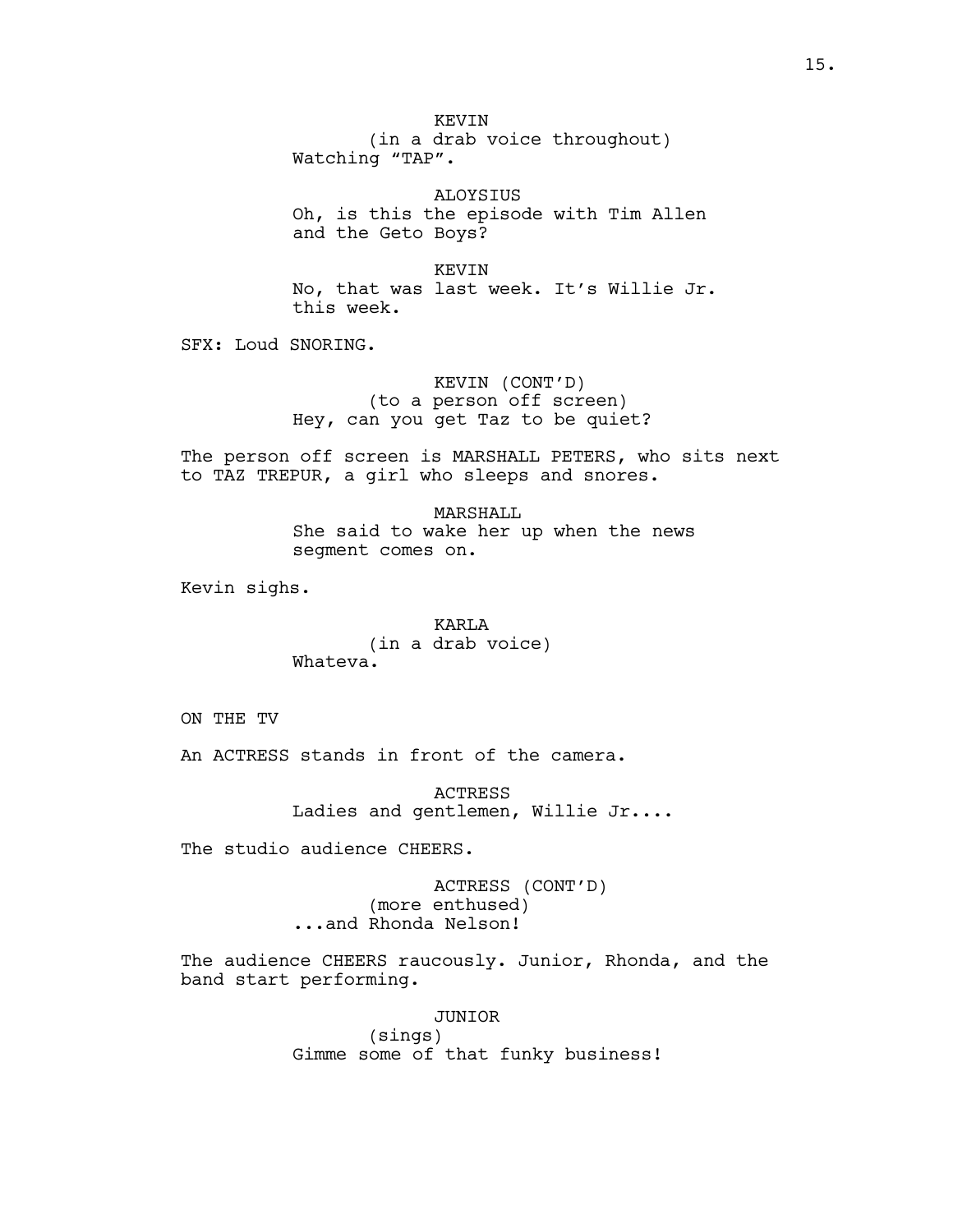(raps) Leavin' me home all alone!

They continue performing. Rhonda mugs the camera at every moment. The audience CHEERS raucously whenever she does her parts.

> JUNIOR (V.O.) It was a great show. People were loving me! But your mother kept trying to hog the spotlight.

INT. PHOTO SHOOT - DAY

Junior and Rhonda stand in front of a PHOTOGRAPHER taking pictures.

> PHOTOGRAPHER All right, Rhonda, look this way. Now that way.

The photographer gives her more directions as he FLASHES his camera.

> JUNIOR Sir, where do you want me?

PHOTOGRAPHER Oh, I'll let you know.

JUNIOR Okay, I'll stand over here.

PHOTOGRAPHER

Yeah, whatever.

Junior walks over to Porter, who stands to the side.

### JUNIOR

Why does she need professional pics done, anyway? Just take some pics with your smartphone.

PORTER Because smartphones aren't a thing yet!

JUNIOR Oh. Well, that would explain it.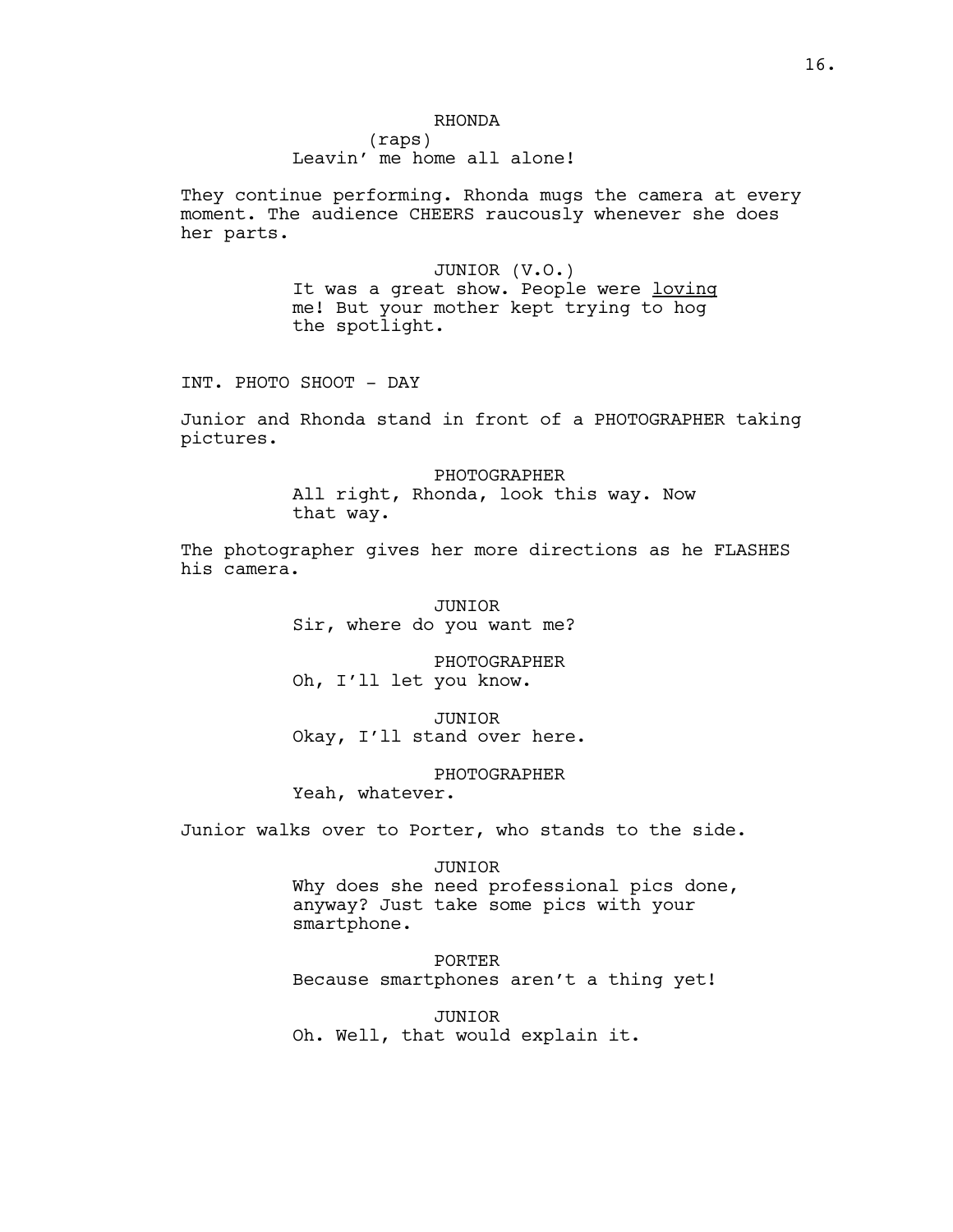INT. NELSON HOUSE - GARAGE - DAY

Junior enters the garage from outside.

JUNIOR Where is everybody?

Junior walks into the house. The band members sit in the living room.

> JUNIOR (CONT'D) Hey, what's going on here? We have rehearsal!

ROK NOW Not right now. Rhonda's out shooting some commercials. She postponed practice.

JUNIOR She can't do that! Only I can!

SCARY DISC JOCKEY I was gonna question that, but a day off is a day off, nah mean?

JUNIOR That's it. She's letting this fame thing get to her head.

SFX: The house phone RINGS.

JUNIOR (CONT'D)

Hold on.

Mert sits at a desk in front of a computer.

MERT Damn! Can you get the phone quick? The internet disconnected!

JUNIOR Just grab one of those free trial startup disks in the drawer.

Mert opens a desk drawer, and a pile of packaged disks flow out.

INTERCUT - TELEPHONE CONVERSATION

JUNIOR

Hello?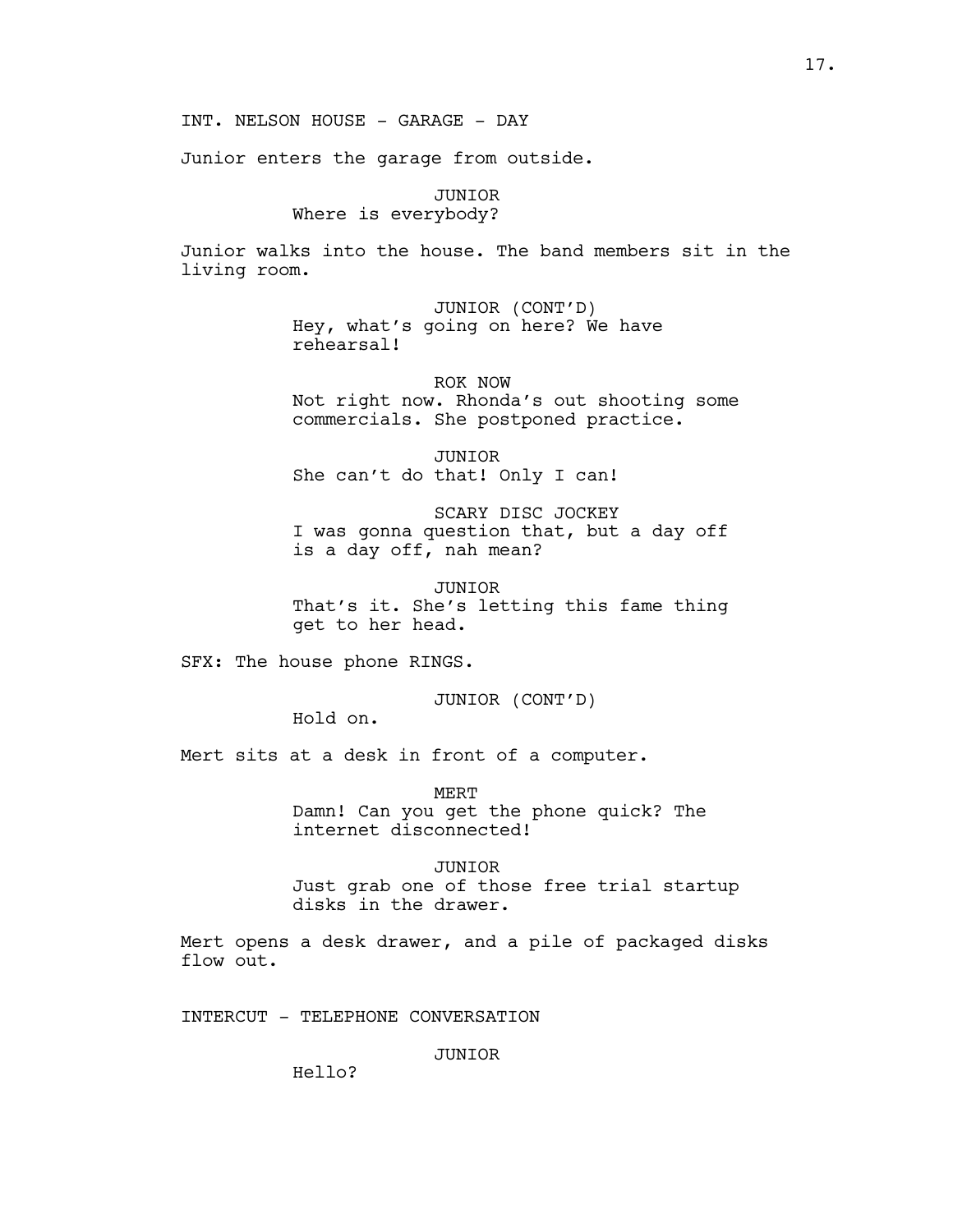RHONDA (in a goofy, scratchy voice) Whazzzzzaaaap!

JUNIOR

Rhonda?

RHONDA Whazzzzzaaaap!

JUNIOR Honey, we gotta talk!

RHONDA You gotta say it with me!

JUNIOR

But...

RHONDA

Whazzzzzaaaap!

JUNIOR

(sighs) Whazzzzzaaaap!

The others overhear Junior.

ROK NOW Oooh! Guys, dial in from your cellular phones!

MERT (hiccups) Dang. I only have a two-way pager.

RHONDA

Hello?

REST OF THE BAND (on their cell phones) Whazzzzzaaaap!

RHONDA Hold on. Let me merge this other call.

Rhonda presses a button.

RHONDA (CONT'D)

Hello?

Yvette speaks from a phone booth.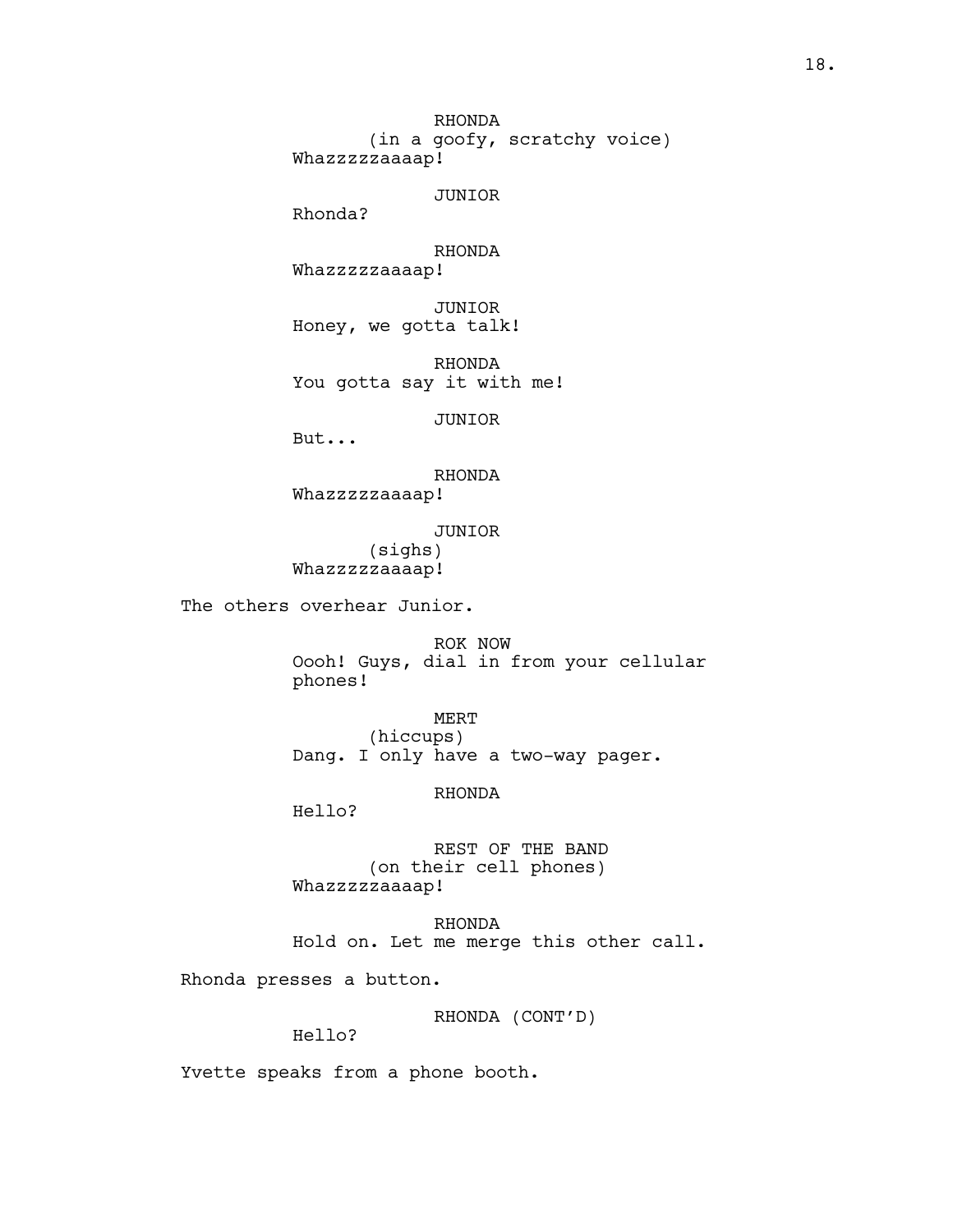# YVETTE

Whazzzzzaaaap!

EVERYONE ELSE Whazzzzzaaaap!

RHONDA Junior, put your little friend on the phone.

JUNIOR (chuckles) Rhonda, what are you talking about?

RHONDA Don't play dumb with me. That slut you keep in our guest room whenever I'm gone?

Junior pauses and looks around.

JUNIOR (calls out nervously) Lawanda, telephone!

LAWANDA picks up the phone.

LAWANDA (O.S.)

Hello?

RHONDA

Whazzzzzaaaap!

LAWANDA (O.S.) (with everyone else) Whazzzzzaaaap!

JUNIOR

All right, can I talk to you alone now, Rhonda?

RHONDA

We'll talk when I get home, honey, I promise. Oh, one more thing.

JUNIOR

What?

RHONDA

Whazzzzzaaaap!

EVERYONE ELSE (EXCEPT JUNIOR) Whazzzzzaaaap!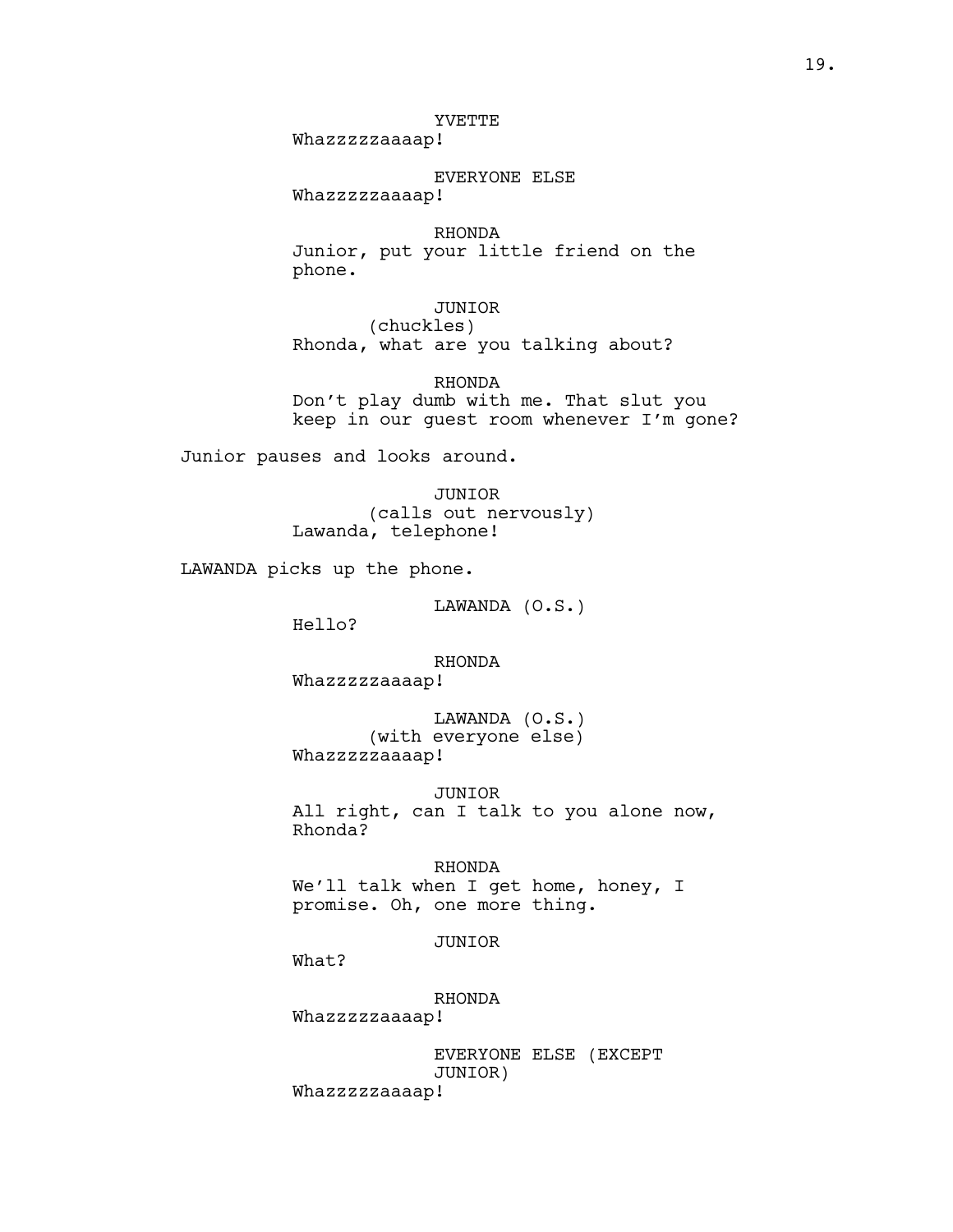Everyone hangs up their phones.

EXT. PHONE BOOTH - CONTINUOUS

Yvette begins to exit the phone booth.

SFX: Phone RINGS.

Yvette answers it.

## YVETTE

Hello?

A MAN speaks from the other end.

MAN  $(O.S.)$ (in a menacing voice) If you hang up, I'm gonna kill you.

YVETTE

Oh, not again!

INT. SHOPPING MALL - DAY

Junior walks through crowds of people gathering around a table where Rhonda, wearing an Erykah Badu-esque headwrap and sunglasses, sit. A little BOY stops Junior.

> BOY Hey, aren't you Willie Jr.?

## JUNIOR

I am!

BOY Willie Jr., you have to wait in line like everybody else.

JUNIOR

Get outta here!

Junior approaches Rhonda's table.

JUNIOR (CONT'D) Rhonda, what is all this?

RHONDA

Just a little meet n' greet. Look at all the people here to see me!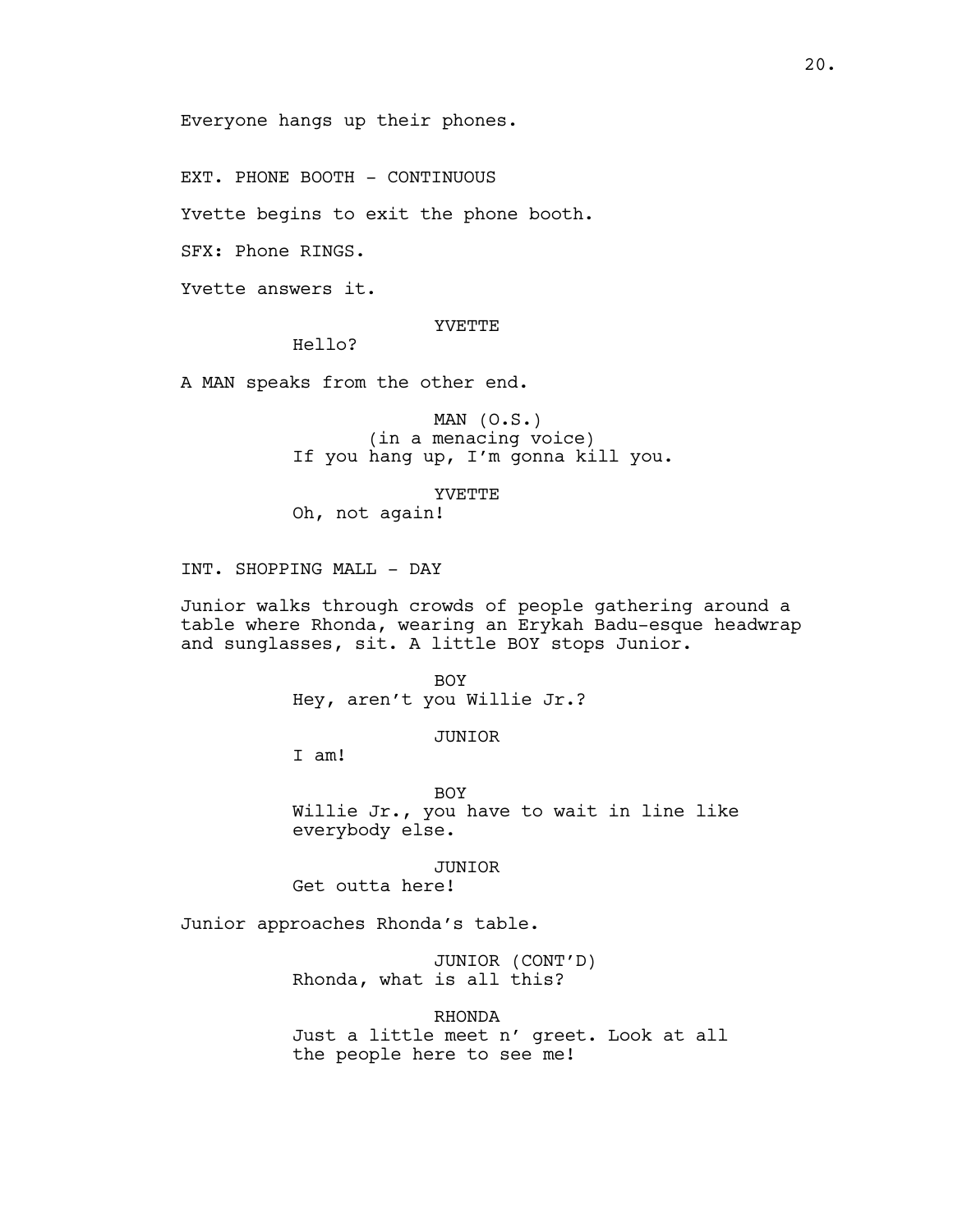JUNIOR This has gotten out of hand. And you haven't been home to cook for me! (pause) Well, that part I don't miss, but you haven't been home!

RHONDA Please, not now! I'm busy supporting our family!

She signs a T-shirt and hands it to a little GIRL.

GTRL Thanks, Rhondie U!

She leaves.

# JUNIOR

"Rhondie U.?"

# RHONDA

Yeah, my new stage name, incorporating my maiden name, Underwood.

### JUNIOR

But you're a married Nelson now!

### RHONDA

It was all Sam's idea, to make me appeal to the male fans.

JUNIOR As a pregnant female rapper?

RHONDA Proof that I'm doable!

### JUNIOR

But it ain't right to pass off as a single woman when you're married!

#### RHONDA

I guess it's better to let women know you're married before you get with them, huh?

Junior pauses.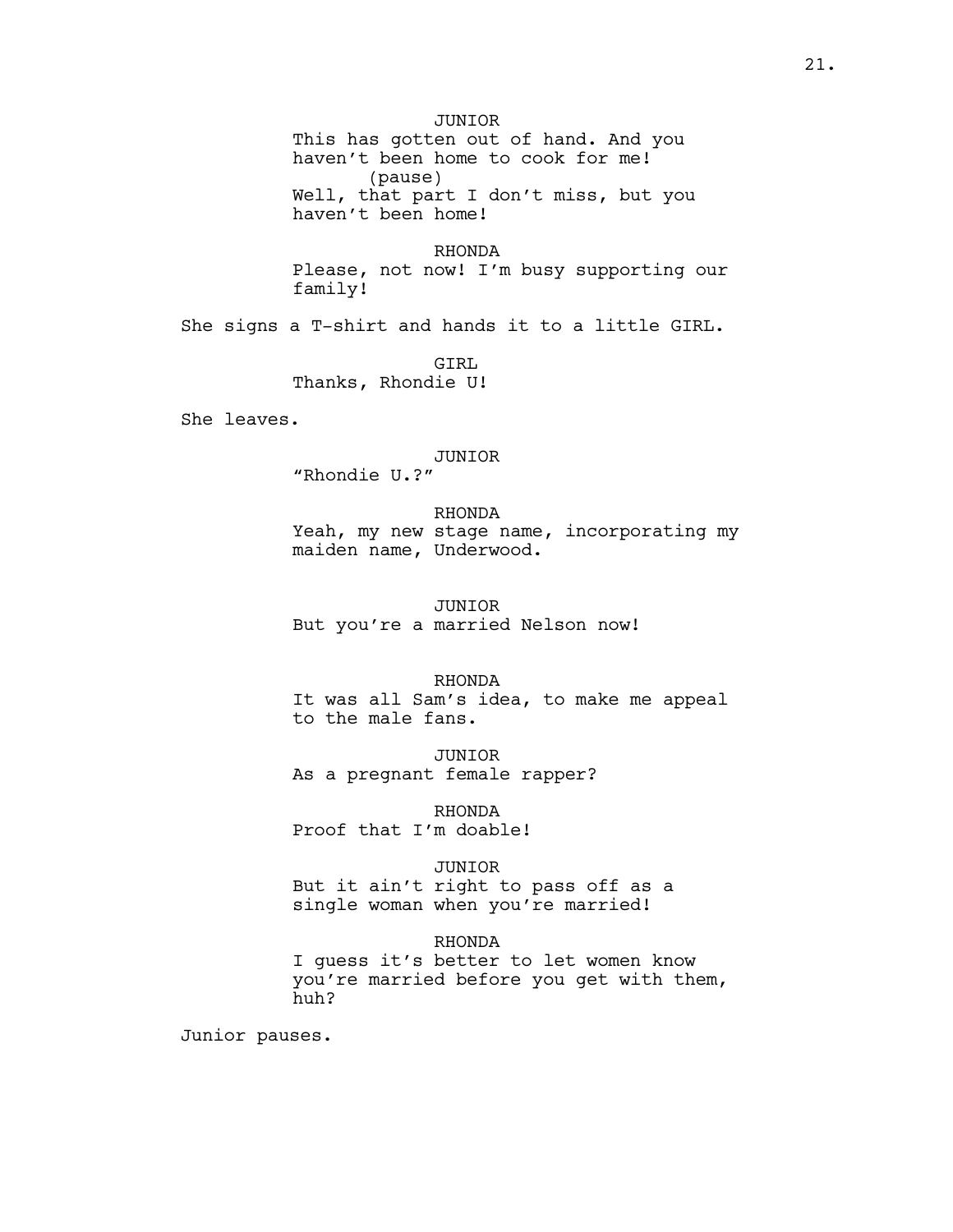## JUNIOR

I'm not gonna answer that! And if it wasn't for that, your jealous butt wouldn't have gotten on stage to attack me! You're famous because of me!

### RHONDA

Hmmph! Is that why I'm front and center on our album?

JUNIOR What you mean, it's my album!

RHONDA Just look. It's been repackaged.

She hands Junior a CD. The album cover reads, "Rhondie U. & the Juniors" and has a sticker that says, "With the SMASH hit, 'Funky Business' (Live)!" The picture is similar to DeBarge's "Rhythm of the Night" album cover, where Rhonda's picture is large, and the rest of the band's pictures are small.

## JUNIOR

"And the Juniors"??

### RHONDA

You may have put me on, but I'm the voice, brains, and body of this operation now.

JUNIOR Well, be all of that, without us! You're out!

Rhonda directs his attention to a laptop on the desk.

### ON THE LAPTOP SCREEN

A newspaper article reads, "WILLIE JR. KICKS PREGNANT WIFE TO THE CURB", and shows both Junior and Rhonda's pictures.

BACK TO SCENE

#### JUNIOR

What the...?

RHONDA Isn't the World Wide Web great?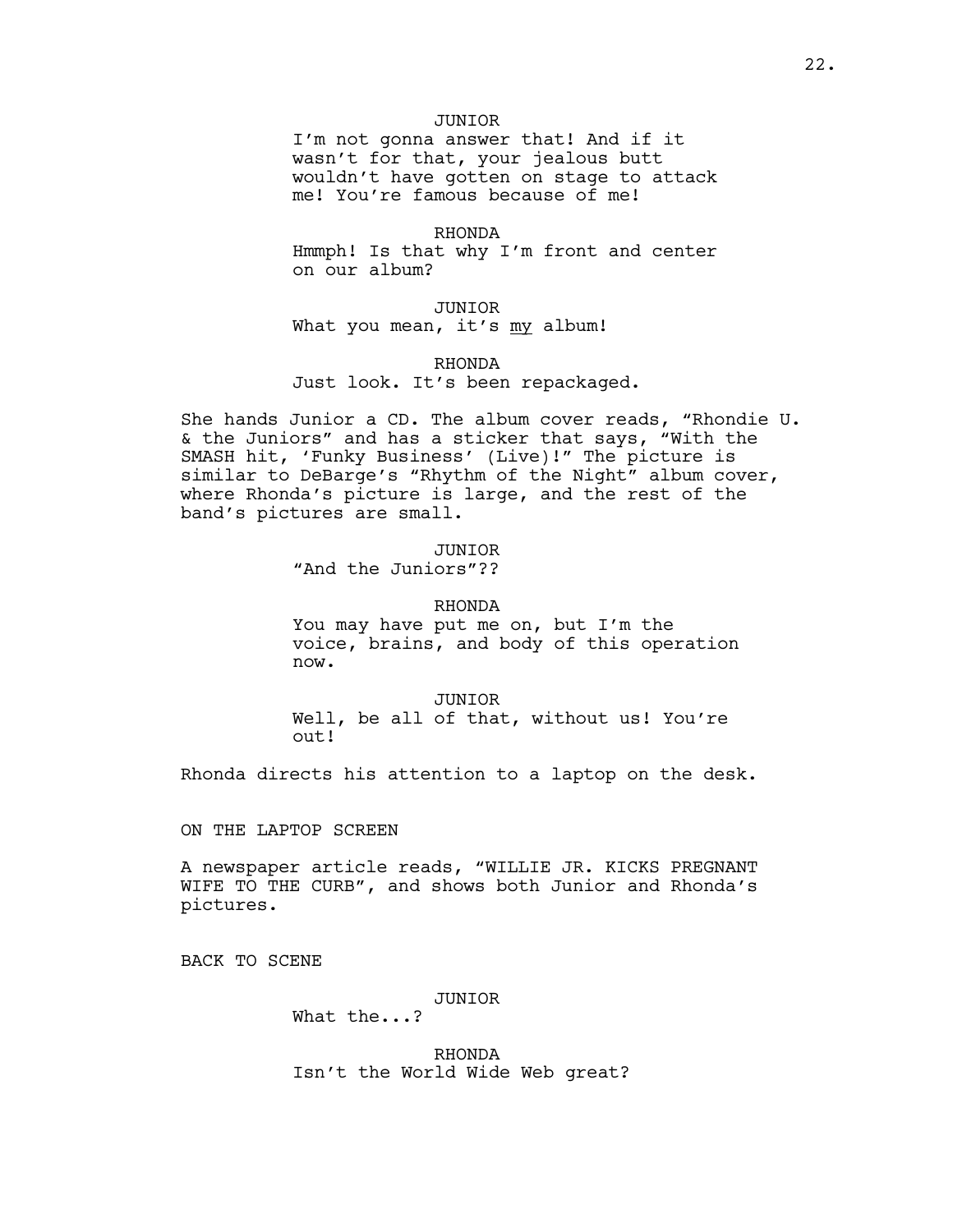JUNIOR

All right, you can stay, but you need to listen to me, not the other way around!

RHONDA No way! In fact, I'm leaving you! I'm going solo!

JUNIOR Fine then! 5000, "Rhondie"! 5000 forever!

He begins to march away, then turns back around.

JUNIOR (CONT'D) See you at home.

# RHONDA

When I get there!

Junior looks at the laptop screen again.

ON THE LAPTOP SCREEN

The newspaper article now reads, "RHONDIE U. KICKS HUBBY TO THE CURB. YOU GO, GIRL!", and again shows both Junior and Rhonda's pictures.

BACK TO SCENE

Junior GROANS and marches away.

MONTAGE - JUNIOR AND RHONDA SABOTAGE EACH OTHER'S GIGS

-- Junior runs backstage at Rhonda's concert. He takes a CD, smears it with some petroleum jelly, and puts it in its case. He quickly tiptoes away. Later, Rhonda raps her lyrics to her song along with the instrumental on the CD.

### RHONDA

(raps) Leavin' me home all alone!

SFX: The CD SKIPS repeatedly.

Rhonda ad-libs along with the skips.

RHONDA (CONT'D) Uh! Yeah! Yeah! What?

The crowd CHEERS. A LADY talks with her friend.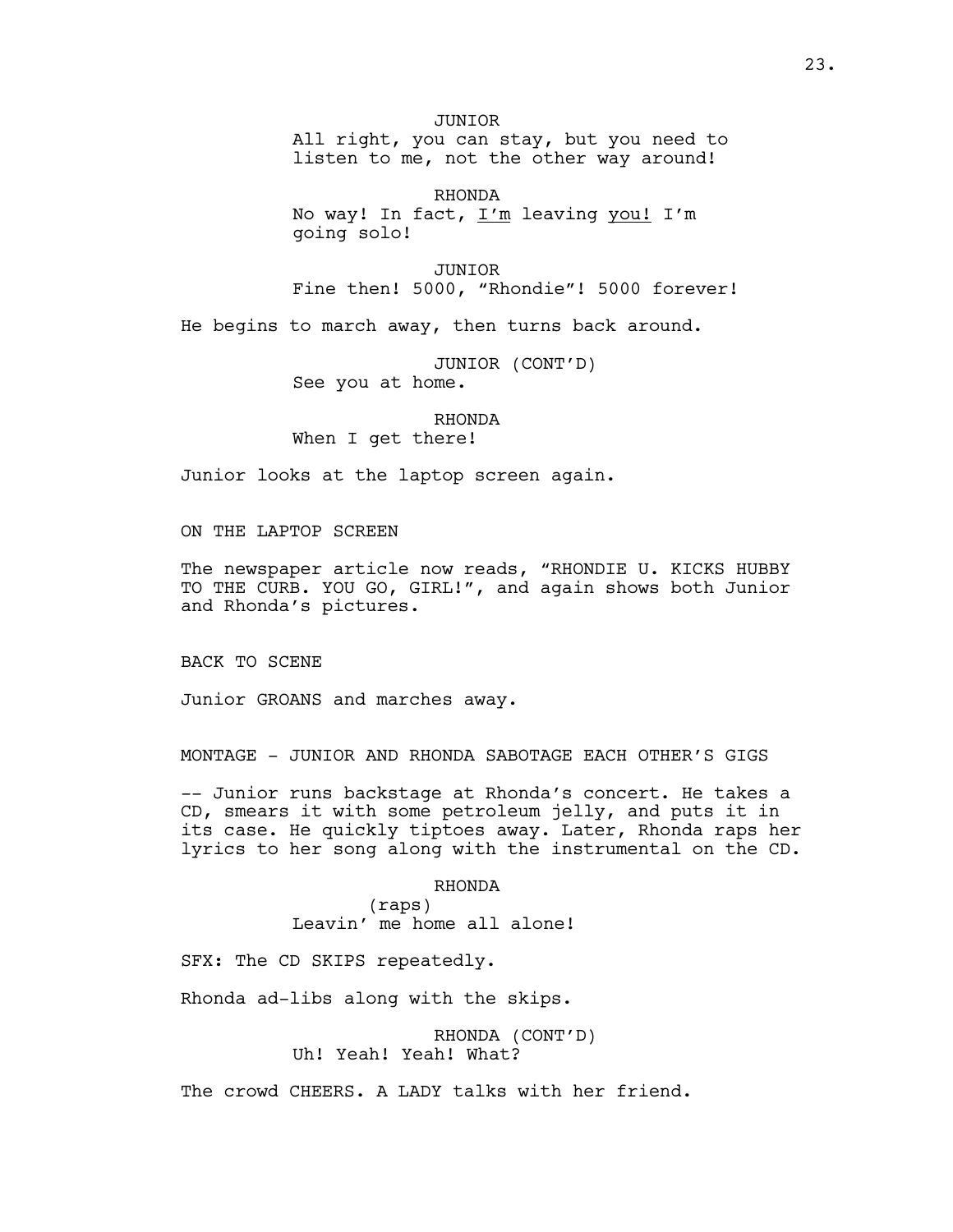-- Rhonda sneaks in Junior's dressing room and replaces a folded card with another one. She sneaks out.

-- Junior and his band approach a nursing home. Junior has the card in his hand.

> JUNIOR Is this the right address for the concert?

They enter the building. An OLD LADY limps up to them.

OLD LADY You're the strippers for my birthday party! (calls out) Ethel, they're here! (back to the guys) Shake it, baby!

The old lady sways her hips.

JUNIOR (V.O.) After we shook it, and got some nice tips, by the way, I decided to put up some posters.

-- Junior puts up a poster on the side of a building that reads, "See WILLIE JR. in concert!"

-- Rhonda covers up Junior's poster with a larger one that reads, "See RHONDIE U. in concert!" She shows the poster off to Junior.

-- Junior covers up her poster with an even larger one that reads, "See the person who found Rhondie U., WILLIE JR., in concert!" He shows the poster off to Rhonda.

-- Rhonda covers up that poster with an even larger one that reads, "RHONDIE U., here to stay! See her in concert!" She shows it off to Junior. A shadow hovers over them. They look behind them.

## RHONDA AND JUNIOR

AAARGH!

They both move out of the way as a wrecking ball SMASHES the wall where the posters were. The DRIVER of the crane lowers his window.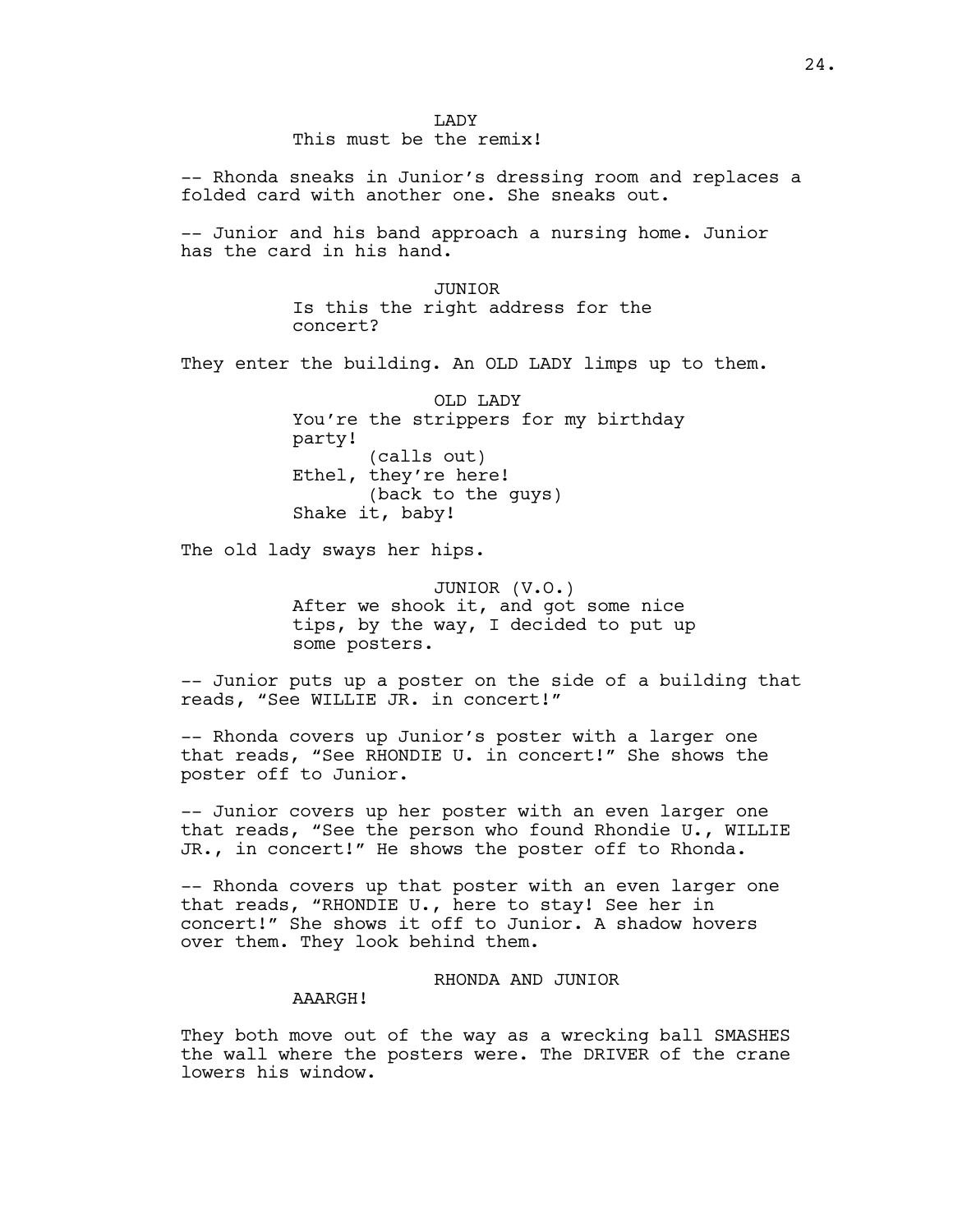# DRIVER (to Rhonda and Junior) Now, now, don't stop on my behalf!

END OF MONTAGE

INT. NIGHT CLUB - EVENING

Crowds of people drink and converse. The MC makes an announcement.

> MC Ladies and gentlemen, give it up for Rhondie U.!

The crowd CHEERS. Rhonda walks out slowly in a '80a Patti Labelle-esque wig, wearing a fur coat. She goes to the center of the stage and strikes a pose. The crowd CHEERS louder, then subsides.

SUPER: "15 MINUTES LATER"

Rhonda keeps her same pose. The crowd's cheers turn into grumbles. A FAN talks to another.

> FAN Isn't she gonna perform?

> > RHONDA

(in a snooty voice) It's a pleasure for you all to see me tonight. For my first number, I will present my #1 hit!

She snaps a finger. The instrumental to "Funky Business" PLAYS. The crowd walks away from the stage and resumes conversing and drinking.

> RHONDA (CONT'D) (raps) Leavin' me home all alone!

She sees the crowd being inattentive.

RHONDA (CONT'D) Come on, you guys need me! (regular voice) I need you!

Junior walks on stage, approaching Rhonda.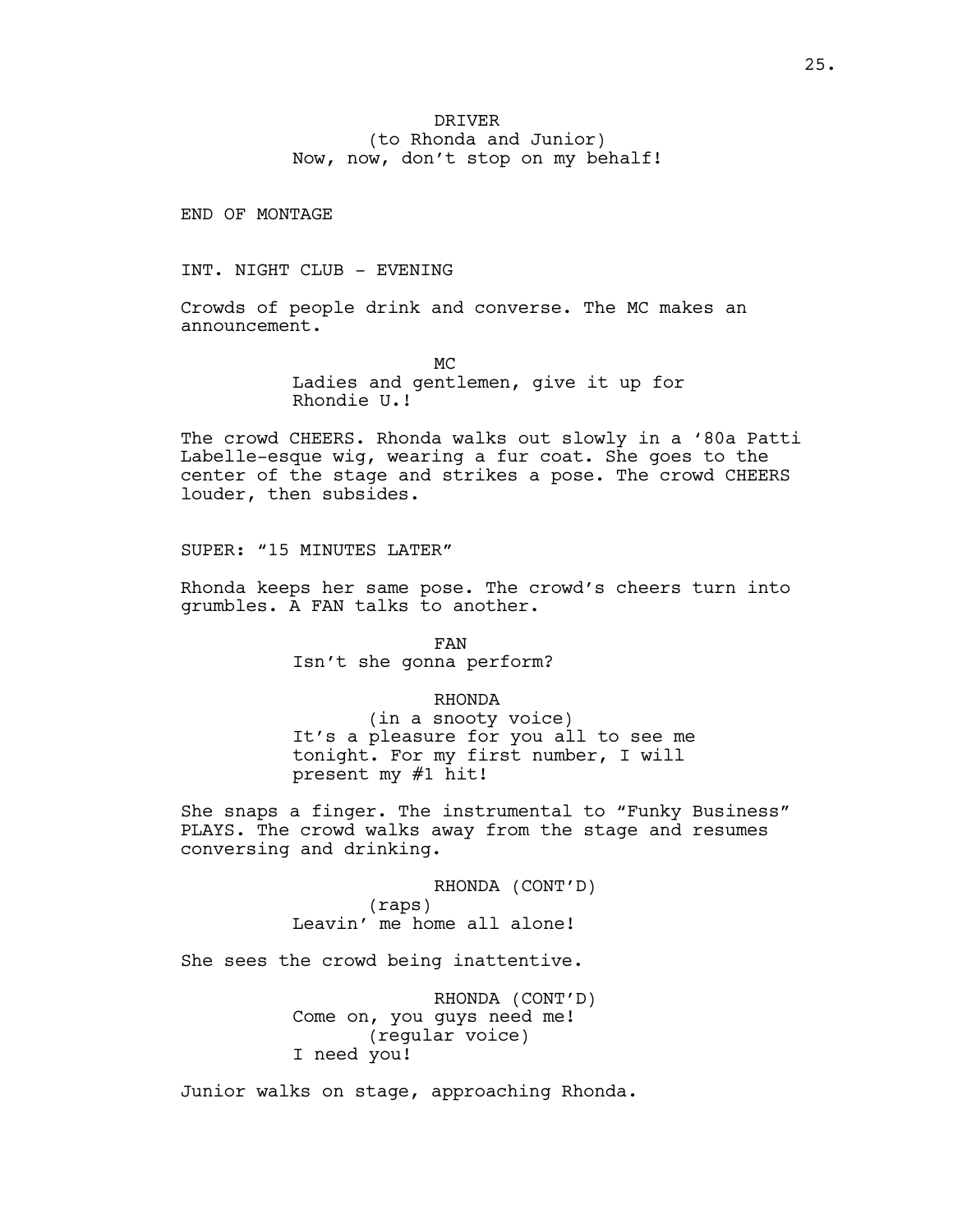RHONDA You came here to gloat?

JUNIOR No, but pat your hair for a second.

Rhonda pats her hair.

RHONDA Ow! I think I cut myself! (pause) Oh my god, what am I doing?

JUNIOR It's okay, honey.

RHONDA I am so sorry. I guess you wouldn't want me back in the band, huh?

JUNIOR Well, I'll talk with the guys, but I think we work a lot better together than apart. That goes for marriage, too.

RHONDA

Aww, honey!

They both kiss and hug.

JUNIOR (in the mic) We gettin' the band back together, ya'll!

The crowd is still inattentive.

JUNIOR (CONT'D) (to Rhonda) They're thrilled.

INT. RECORD STORE

SUPER: "THE NEXT DAY"

Shoppers walk around while Aloysius makes an announcement on the radio.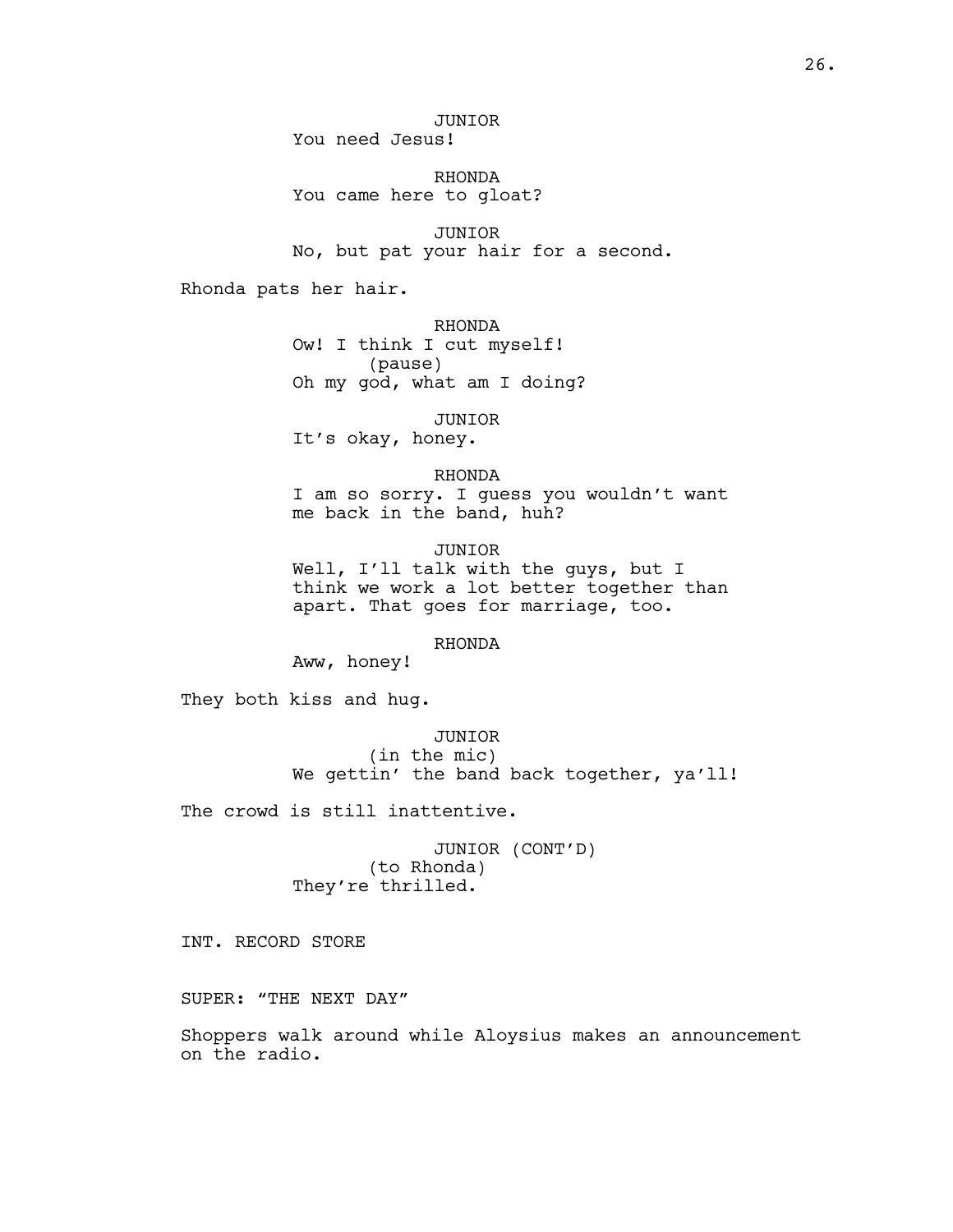## ALOYSIUS (V.O.)

DJ A-Plus here, and the word is out! Rhondie U. & the Juniors are back together! But that didn't stop them from being dropped by their label. Soon after, the band broke up again!

Shoppers walk past a bin that reads, "99 Cent Bin". Copies of "Funky Business" are in there.

INT. RADIO STATION - CONTINUOUS

ALOYSIUS And with that, there's a new  $#1$  in town! Hot off the "Alo Wish List", it's called, "Don't Go There", by DJ Fresh D and Dr. Syd!

INT. NIGHT CLUB - LATER

OLIVER DUCK, as his alias, "DJ Fresh D", wearing a doorag, leather jacket, and shades, SCRATCHES on the turntables. His friend, DR. SYD the mole, has curly, black hair, wears a white jacket, and plays the drum set near him. Oliver speaks telepathically.

> OLIVER/DJ FRESH D The "D" stands for "duck"!

Dr. Syd SQUEAKS to Oliver.

OLIVER/DJ FRESH D (CONT'D) Well, you cared enough to comment!

Dr. Syd SQUEAKS back.

OLIVER/DJ FRESH D (CONT'D) As a matter fact, I am the first one to say that.

INT. NELSON HOUSE - LIVING ROOM - BACK TO PRESENT DAY

JUNIOR So, Eric, even though our careers were over, your mom and I made up and continued on with our happy lives. Well, we had you and got divorced, but at the time, we continued on with our happy lives. So that's the story, guys. (pause) Guys?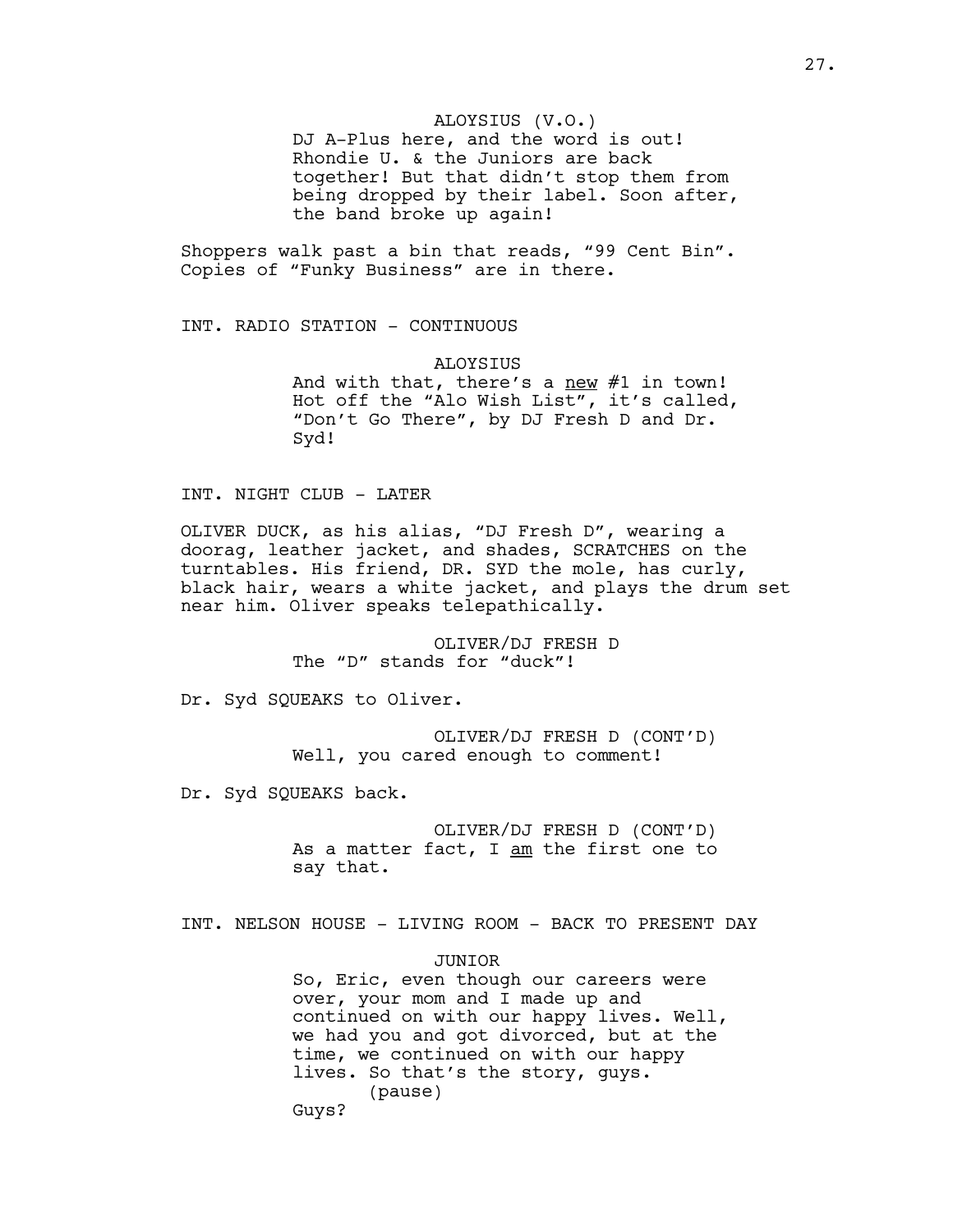He looks up to see that Eric and Billy have left the living room.

### JUNIOR (CONT'D)

Hmmph.

He pulls out his cellphone and pulls out a pic of Rhondie U. & the Juniors' album cover.

INT. NELSON HOUSE - KITCHEN - SAME

Rhonda holds a copy of that CD, with the same picture, and looks at it. She takes a little pause, then walks into the living room.

## RHONDA

Junior?

Junior stands up.

## JUNIOR

Yes?

# RHONDA

Get out.

She begins to shove Junior out the front door.

#### JUNIOR

Hey now, wait a minute! Okay, just give me a 10! Come on now!

She closed the door on him locks it. She then whistles the "Funky Business" tune.

#### RHONDA

(raps) Leavin' me home all alone.

She continues to whistle Junior's part and raps her part as she exits the living room.

INT. TELEVISION STUDIO - DAY

Oliver, as DJ Fresh D, sits in a chair in front of a video camera. He begins to "talk" to an INTERVIEWER.

> OLIVER/DJ FRESH D Syd knows what he did. I wrote the majority of the songs, and he still didn't pay me. He went in and took all of our per diem. He even stole my girl! (MORE)